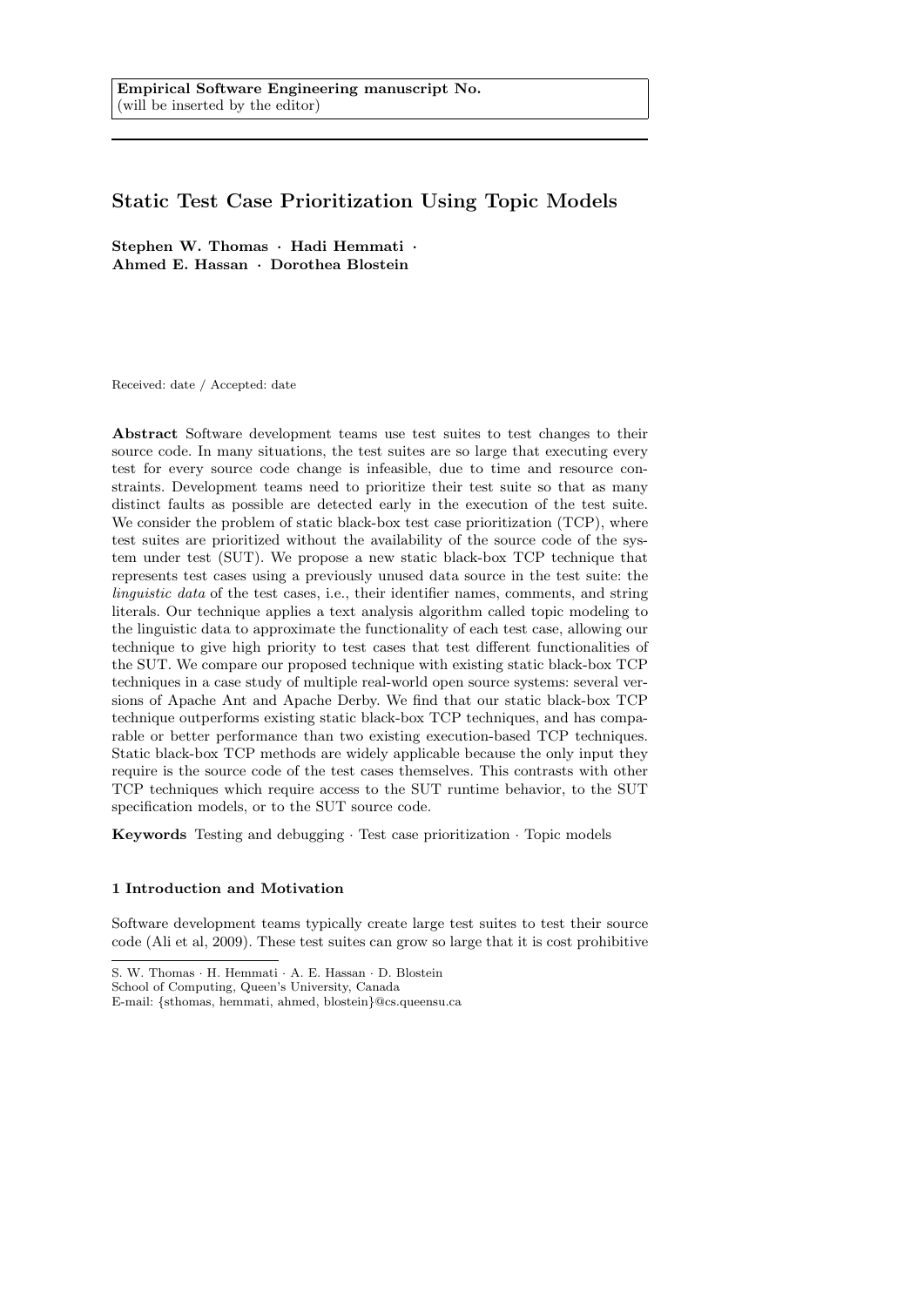to execute every test case for every new source code change (Rothermel et al, 2001). For example, at Google, developers make more than 20 source code changes per minute, resulting in 100 million test cases executed per day (Kumar, 2010). In these situations, developers need to prioritize the test suite so that test cases that are more likely to detect undetected faults are executed first. To address this challenge, researchers have proposed many automated test case prioritization (TCP) techniques (Elbaum et al, 2002; Rothermel et al, 2001). Most of these TCP techniques use the execution information of the system under test (SUT): the dynamic run-time behavior, such as statement coverage, of each test case (Chen et al, 2011; Simao et al, 2006). While execution information is a rich information source for the TCP technique, execution information may be unavailable for several reasons (Zhang et al, 2009):

- Collecting execution information can be cost prohibitive, both in terms of time and resources.
- For large systems, execution information will be quite large, making storage and maintenance costly.
- Execution information must be continuously updated as source code and test cases evolve.

To address situations in which the execution information is not available, researchers have proposed TCP techniques based on specification models of the tests (Hemmati et al, 2012; Korel et al, 2007). These models describe the expected behavior of the SUT and test suite. However, specification models are also sometimes not available, for similar reasons: the models may be cost prohibitive to manually generate, or the maintenance of the models as source code and test cases evolve may be cost prohibitive.

To address situations when neither the execution information nor specification models are available, researchers have recently developed static TCP techniques. In particular, Zhang et al. (2009) and Mei et al. (2011) propose techniques based on the static call graph of the test cases. Additionally, Ledru et al. (2011) treat each test case as a string of characters, and prioritize test cases by using a simple string edit distance to determine the similarity between test cases. In these techniques, the goal is to give high priority to test cases that are highly dissimilar (e.g., because they invoke different methods, or have high string distances), thereby maximizing test case diversity and casting a wide net for detecting unique faults (Hemmati et al, 2010b, 2011). While static TCP techniques do not have as much information to work with as those based on execution information or specification models, static techniques are less expensive and are lighter weight, making them applicable in many practical situations.

However, existing static TCP techniques make little or no use of an important data source embedded within test cases: their linguistic data, i.e., the identifier names, comments, and string literals that help to determine the functionality of the test cases (Kuhn et al, 2007). In this paper, we propose a new static TCP technique that uses the linguistic data of test cases to help differentiate their functionality. Our technique uses a text analysis algorithm, called topic modeling, to create topics from the linguistic data, and prioritizes test cases that contain different topics. The main advantage of our technique, compared to existing black-box static TCP techniques, is that topics abstractly represent test cases' functionality, which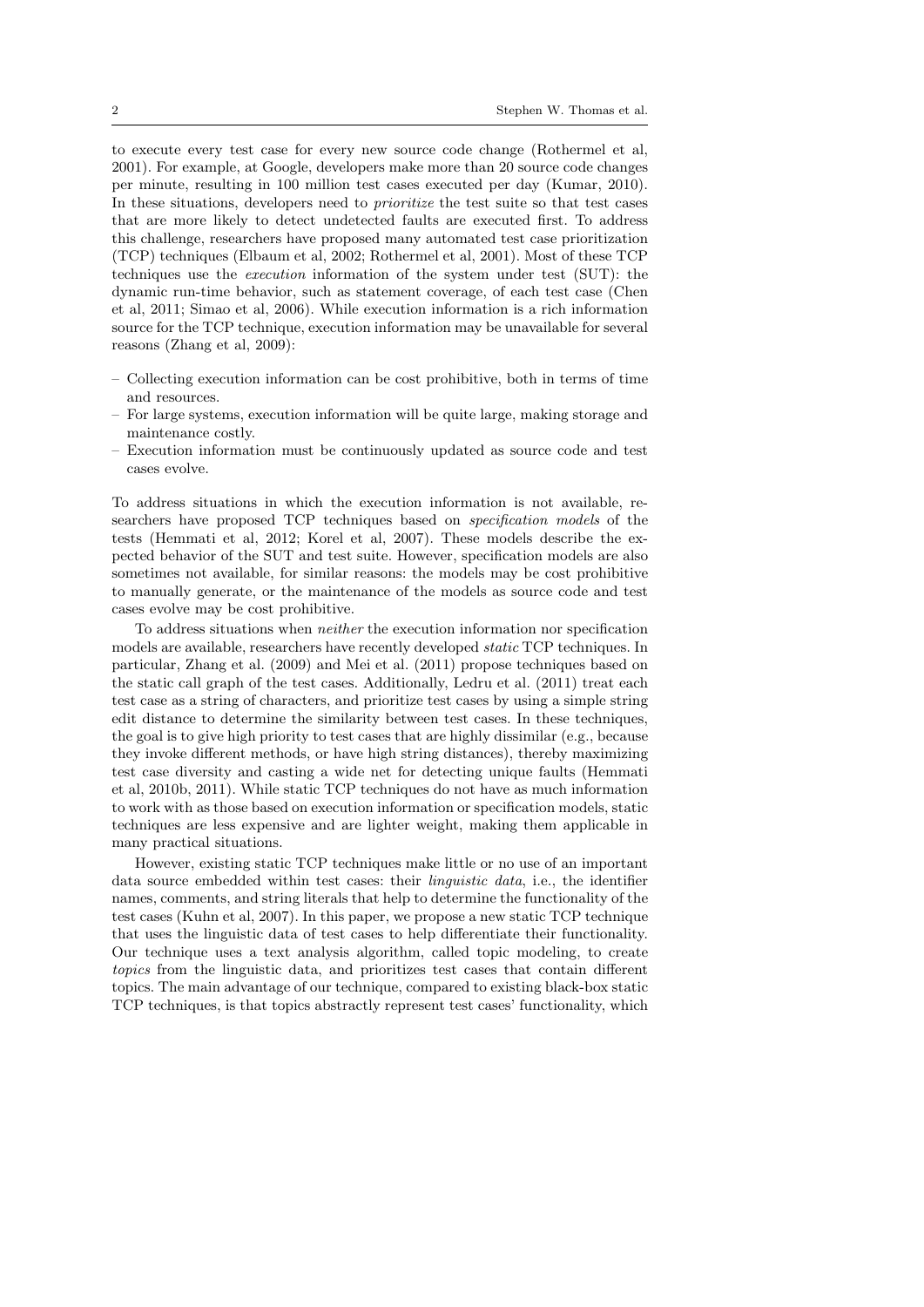is robust to trivial differences in the test's source code and can capture more information than call graphs alone.

We compare our proposed technique to two existing black-box static TCP techniques in a detailed case study on several real-world systems. We find that our topic-based technique increases the average fault detect rate over existing techniques by as much 31%, showing improved performance across all studied systems.

In summary, this paper makes the following contributions:

- We introduce a novel black-box static TCP technique, based on topic models of the linguistic data in test cases (Section 3).
- We compare our proposed TCP technique to two existing static TCP techniques in a detailed case study. We find that our proposed technique achieves the same or better performance than existing static techniques (Sections 4 and 5).

We make our datasets and results publicly available (Thomas, 2012a) and encourage researchers to replicate our studies on additional datasets and systems.

### 2 Test Case Prioritization

Test case prioritization (TCP) is the problem of ordering the test cases within the test suite of a system under test (SUT), with the goal of maximizing some criteria, such as the fault detection rate of the test cases (Wong et al, 1997). Should the execution of the test suite be interrupted or stopped for any reason, the more important test cases (with respect to the criteria) have been executed first. More formally, Rothermel et al. (2001) define the TCP problem as follows.

**Definition 1 (Test case prioritization)** Given:  $T$ , a test suite;  $PT$ , the set of permutations of  $T$ ; and  $f$ , a performance function from  $PT$  to the real numbers. Find:  $T' \in PT$  s.t.  $(\forall T'' \in PT)(T'' \neq T')[f(T') \geq f(T'')].$ 

In this definition,  $PT$  is the set of all possible prioritizations of  $T$  and  $f$  is any function that determines the performance of a given prioritization. The definition of performance can vary, as developers will have different goals at different times (Rothermel et al, 2001). Developers may first wish to find as many faults as possible; they may later wish to achieve maximal code coverage. In these scenarios, the problem definition of TCP is the same, but the performance function  $f$  being optimized changes. Researchers have proposed and evaluated many techniques to solve the TCP problem, based on a range of data sources and prioritization algorithms; Yoo and Harman (2010) have conducted a thorough survey of such techniques. In general, each TCP technique tries to achieve optimal prioritization based on the following steps (Hemmati et al, 2010a).

- 1. Encode each test case by what it covers, i.e., what it does, based on the elements in the available dataset. For example, the elements may be the program statements of the SUT that the test case covers.
- 2. Prioritize test cases using a distance maximization algorithm, based on maximizing either coverage or diversity.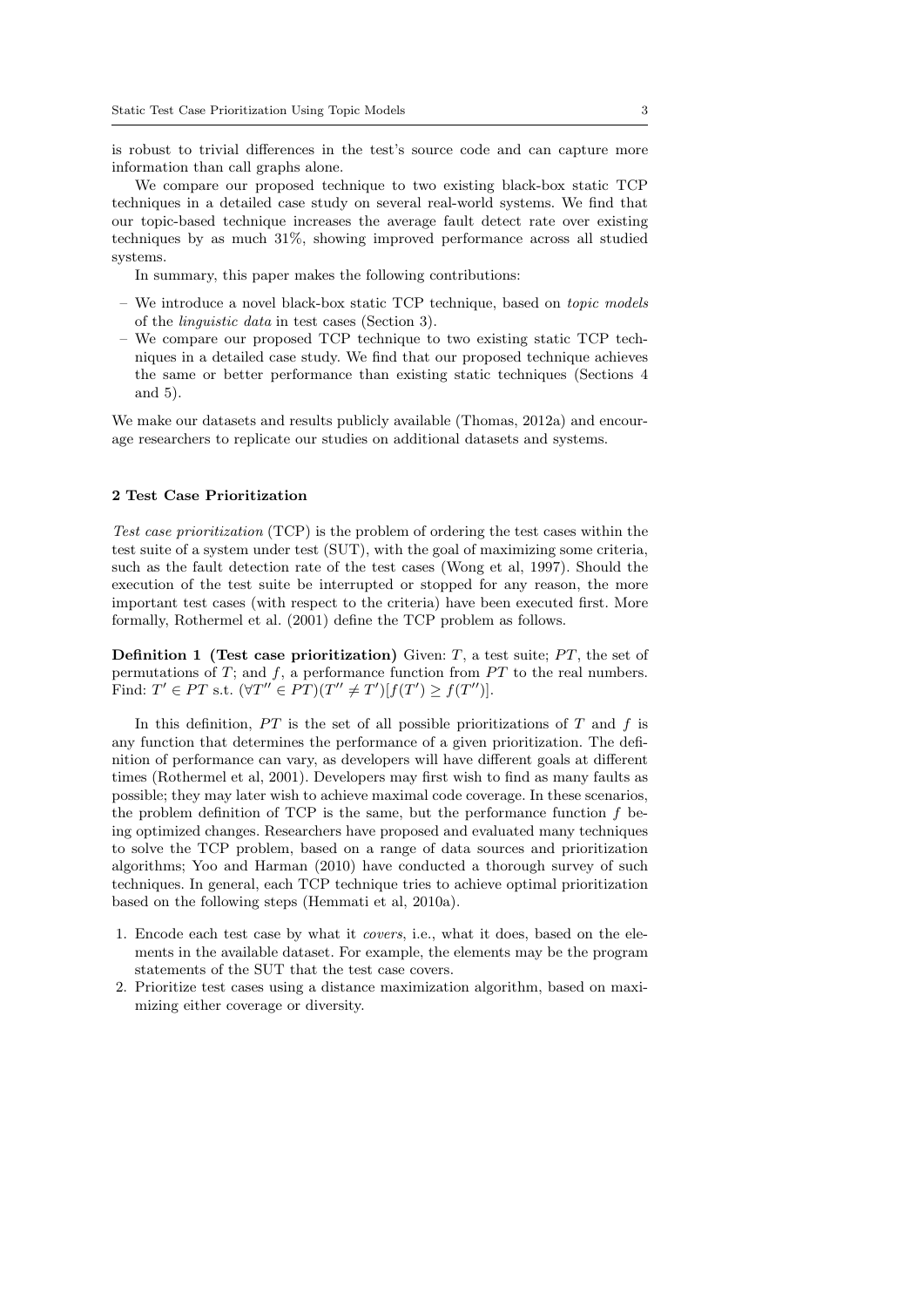- (a) Maximize coverage. Prioritize test cases so that the maximum number of elements are covered. The intuition behind this strategy is that by maximizing element coverage, the technique tests as much of the SUT as possible and increasing its chances of fault detection.
- (b) Maximize diversity. First, determine the similarity (equivalently distance) between test cases, for some definition of similarity (e.g., intersection of statements covered). Then, prioritize test cases by maximizing their dissimilarity. The intuition for this strategy is that pairs of test cases that are similar will likely detect the same faults, and therefore only one needs to be executed.

Researchers have proposed many distance maximization algorithms, including greedy algorithms, clustering, and genetic algorithms (Hemmati et al, 2010a).

In this paper, we categorize TCP techniques primarily based on step 1 above, i.e., how the technique encodes the test cases into elements, resulting in the following five categories.

Definition 2 (White-box execution-based prioritization) Prioritization based on the dynamic execution behavior of the test cases, with access to the source code of the SUT. Test cases are encoded by which source code elements they execute. Requires the source code of the SUT and test cases to be instrumented, compiled, and executed.

Definition 3 (Black-box execution-based prioritization) Prioritization based on the dynamic execution behavior of the test cases, using the execution logs of the source code. Test cases are encoded using the contents of their execution logs. Does not require the actual source code of the SUT, but instead assumes that execution log files are available for each test case.

Definition 4 (Grey-box Model-based prioritization) Prioritization based on specification models (e.g., state diagrams) of the SUT and test cases. Test cases are encoded by which paths they take on the specification model. Does not require execution information. Requires specification models to be created and maintained.

Definition 5 (White-box static prioritization) Prioritization based on the source code of the SUT and test cases. Test cases are encoded based on some aspect of the static snapshot of the source code of the SUT and test cases. Does not require execution information or specification models. Requires access to the source code of the SUT and test cases.

Definition 6 (Black-box static prioritization) Prioritization based on the source code of the test cases. Test cases are encoded based on some aspect of the source code of the test cases. Does not require execution information, specification models, or source code of the SUT. Only requires source code of the test cases.

Table 1 categorizes related work, which we now summarize.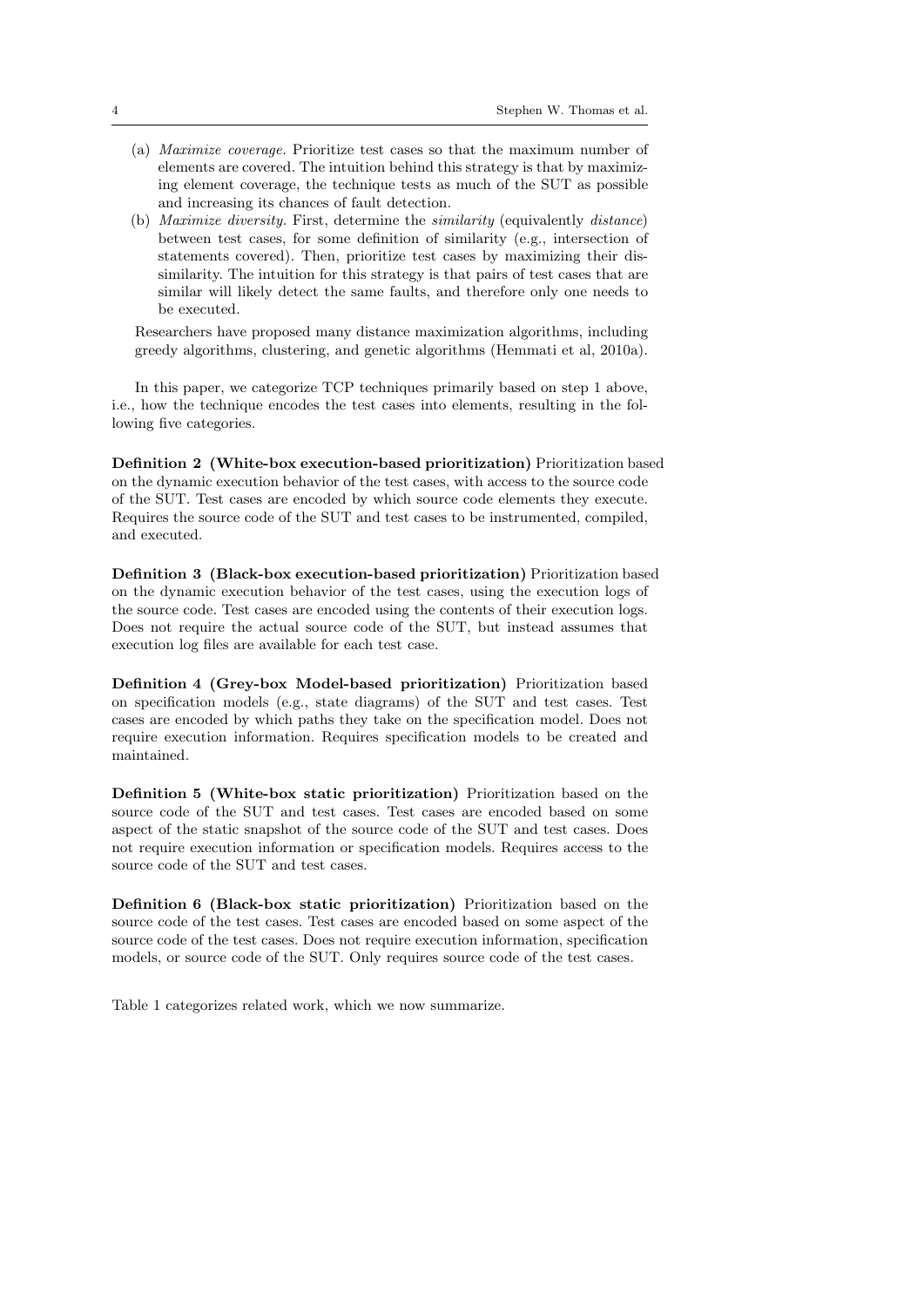### 2.1 White-box Execution-based Prioritization

Most existing TCP techniques are white-box execution-based (also called dynamic coverage-based): they use the dynamic execution information of the test cases to prioritize them (Yoo and Harman, 2010). Many of these technique aim to maximize source code coverage. For example, Wong et al. (1997) present a coverage-based technique to prioritize test cases in the context of regression testing, taking into account the changes in the source code between versions and giving high priority to those test cases that likely test the changed portions of the source code. Rothermel et al. (2001) present a family of coverage-based techniques, all based on statementlevel execution information, and define the Average Percentage of Fault-Detection (APFD) metric that is widely used today for evaluating the effectiveness of TCP techniques. Many subsequent studies also use statement-level execution information in the source code as the basis for prioritization cases (Feldt et al, 2008; Jiang et al, 2009; Jones and Harrold, 2003; Leon and Podgurski, 2003; Masri et al, 2007; McMaster and Memon, 2006), differing mainly in coverage metric definition or maximization algorithm.

Other work prioritizes test cases by maximizing test case diversity. For example, Yoo et al. (2009) use a clustering algorithm to differentiate test case's execution profiles. Simao et al. (2006) build a feature vector for each test case (which can include any desired aspect of the test case), and then use a neural network to identify test cases with the most dissimilar features. Ramanathan et al. (2008) build a graph of test cases similarity and experiment with different graph orders for test case prioritization. In building the graph, the authors consider standard execution information as well as additional heuristics, such as memory operations.

# 2.2 Black-box Execution-based Prioritization

It is possible for execution-based TCP techniques to not require access to the source code of the SUT. For example, Sampath et al. (2008) focus on prioritizing test cases for web applications, where logs of user behavior (i.e., data requests sent

Table 1 A two dimensional classification of TCP techniques, based on the data available (execution information, specification models, or static source code) and maximization strategy (coverage-based or diversity-based).

| Max.                    |                                                                                                       | Execution-based                                                                                                      | Model-based                             | Static    |                                                                             |  |  |
|-------------------------|-------------------------------------------------------------------------------------------------------|----------------------------------------------------------------------------------------------------------------------|-----------------------------------------|-----------|-----------------------------------------------------------------------------|--|--|
| strategy $_{\text{II}}$ | White-box                                                                                             | Black-box                                                                                                            | Grey-box                                | White-box | Black-box                                                                   |  |  |
| Coverage $\ $ e.g.,     | al,<br>$_{\rm et}$<br>Feldt<br>et<br>al,<br>2008;<br>Jones<br>Harrold,<br>and<br>2003)                | $\text{[Elbaum]}$ (Sampath et al, $\text{[Kore]}$ et al, $\text{[Zhang et al, ]this paper]}$<br>$2002;  2008\rangle$ | 2007)                                   | 2009)     |                                                                             |  |  |
|                         | Diversity    (Ramanathan)<br>2008;<br>al,<br>$_{\rm et}$<br>Simao et al,<br>2006; Yoo et al.<br>2009) |                                                                                                                      | (Hemmati<br>$et$ al, 2010a, b,<br>2012) |           | (Ledru et al.<br>2009, 2011; Mei<br>al, 2011),<br>$_{\rm et}$<br>this paper |  |  |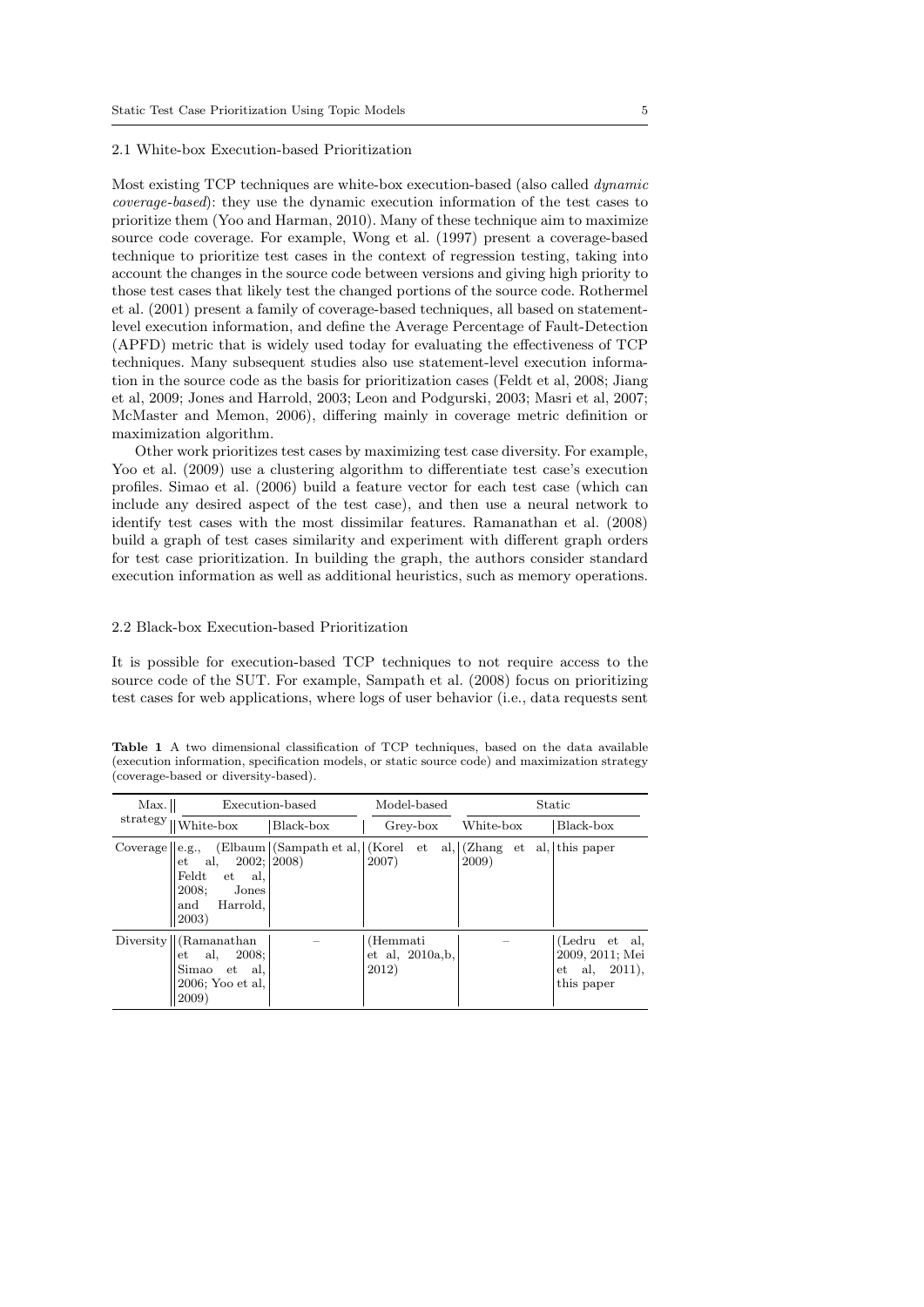to the web application server) are available to the prioritization algorithm. The user data in the logs contains the dynamic execution scenarios for the user, which captures the execution information of the SUT without actually requiring access to its source code. Using the data in the logs, Sampath et al. consider a number of strategies to prioritize test cases based, most of which try to maximize the method coverage of the SUT.

To the best of our knowledge, there have been no proposed black-box executionbased techniques based on maximizing the diversity of test cases. However, this could be achieved by, for example, clustering the elements in the user data logs of a web application, and then selecting test cases from different clusters.

### 2.3 Grey-box Model-based Prioritization

For situations in which the execution behavior of the SUT is not available, due to time, budget, or resource constraints, researchers have proposed techniques based on the specification models of the source code (Hemmati et al, 2010a,b, 2012; Korel et al, 2007). Specification models represent the expected behavior of the source code (via e.g., a UML state diagram) and test cases (e.g., paths on the state diagram). Specification models relate each test case to an execution path in the state model. By definition, all model-based TCP techniques are gray-box, in that they require knowledge of the internal data structures and architecture of the SUT, but do not explicitly require the source code of the SUT during the prioritization of the test suite.

For example, Korel et al. (2007) compute the difference between two versions of the specification model of a SUT, and give high priority to those test cases whose models intersect with the difference. In effect, the authors are maximizing the coverage of the model in the new version. The authors also propose a set of heuristics to enhance this basic technique.

Hemmati et al. (2010a; 2010b) explore a number of diversity-based algorithms which operate on the similarity between test cases' paths in the state model, and give high priority to those test cases whose paths are most dissimilar. The authors consider a wide range of maximization algorithms including genetic algorithms, clustering algorithms, and greedy algorithms.

In these model-based TCP techniques, the specification models of the SUT and test cases are required. Developers must create and maintain these specification models of the source code and test cases, which may not always be feasible due to the time and labor required.

#### 2.4 White-box Static Prioritization

If both the execution behavior and specification models of the SUT are unavailable, then the TCP technique must rely only on static snapshots of the source code of the SUT and/or the test cases themselves (Ledru et al, 2011). We call this static TCP, which is our focus in this paper. Among static techniques, some require access to the source code of the SUT (white-box) and others do not (black-box).

An example of a white-box static TCP technique is the call graph-based technique, proposed by Zhang et al. (2009) and later extended by Mei et al. (2011).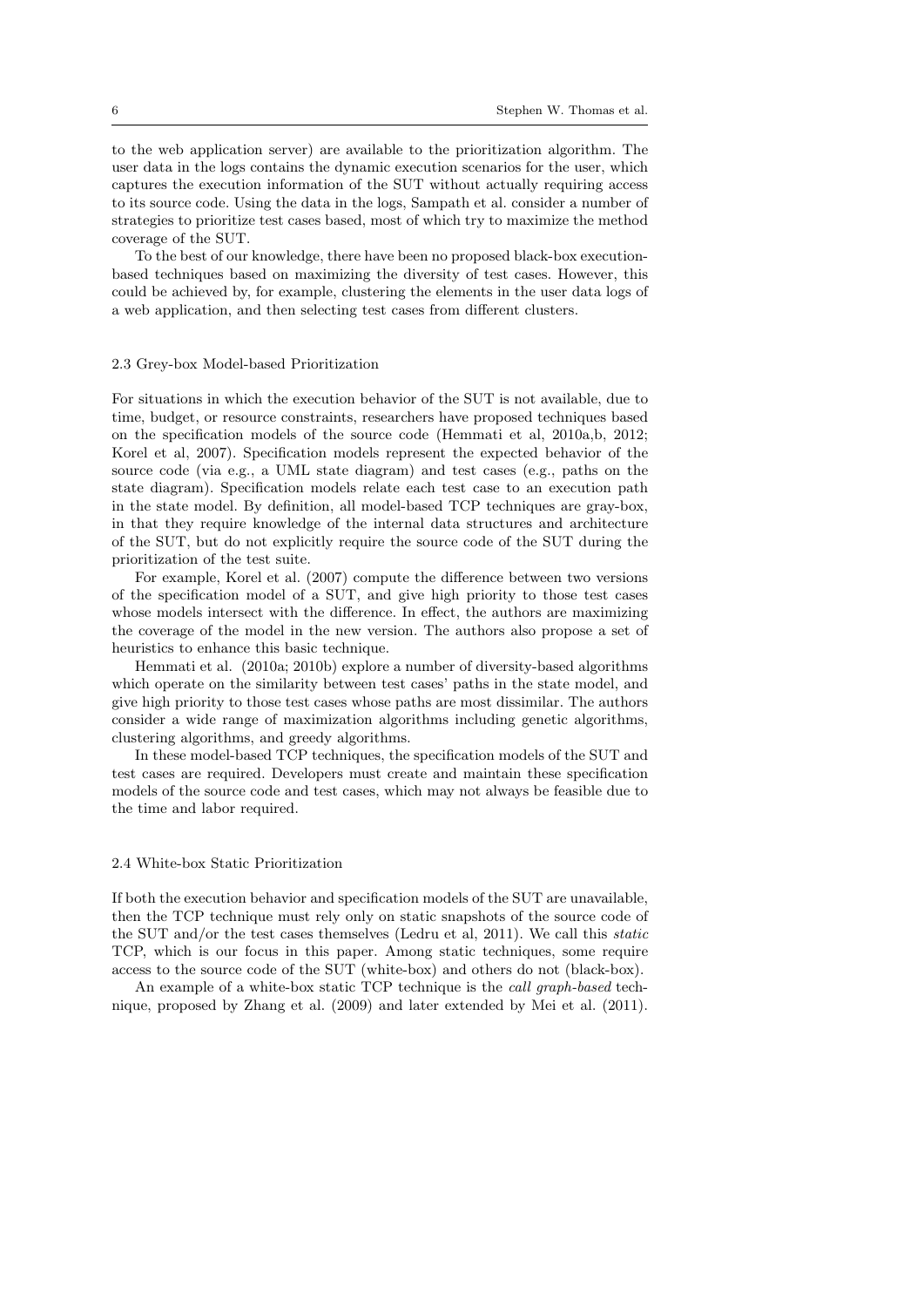The call graph-based technique uses the static call graph of test cases to approximate their dynamic source code coverage. After statically extracting the call graph of each test case, the authors define a Testing Ability (TA) metric that measures the number of source code methods that a test invokes, taking into account the methods invoked by the already-prioritized test cases. (In their work, Zhang et al. refer to this technique as "JuptaA", while Mei et al. refer to it as "JUPTA".) The authors define the TA metric by

$$
TA(T_i, PS) = \sum_{m \in Rel(T_i, PS)} FCI(m)
$$

where  $T_i$  is a test case under consideration,  $PS$  is the set of already-prioritized test cases, Rel $(T_i, PS)$  is a function that returns the set of methods relevant to  $T_i$ but not covered by the already-prioritized test cases  $PS$ , and the function  $FCI(m)$ represents the probability that method m contains a fault. Zhang et al. and Mei et al. treat all methods equally, and therefore  $FCI(m)=1$  for all m.

The call graph-based technique is coverage-based and prioritizes test cases using a greedy algorithm that iteratively computes the TA metric on each unprioritized test case. Initially, the test case with the highest TA metric is added to  $PS.$  Then, at each iteration, the greedy algorithm adds to  $PS$  the test case with the highest TA value. In this way, the greedy algorithm attempts to maximize the number of source code methods that are covered by the prioritized test suite.

In the above white-box static TCP technique, the maximization strategy is based on maximizing code coverage. To the best of our knowledge, no whitebox static TCP technique has been proposed that maximizes based on test case diversity.

# 2.5 Black-box Static Prioritization

An example of a black-box static TCP technique is the string-based technique, proposed by Ledru et al. (2009; 2011). The string-based technique treats test cases as single, continuous strings of text. The technique uses common string distance metrics, such as the Levenshtein edit distance, between test cases to determine their similarity. The intuition is that if two test cases are textually similar, they will likely test the same portion of source code and therefore detect the same faults.

To measure the distance between two strings (i.e., test cases), Ledru et al. consider several distance metrics, including Euclidean, Manhattan, Levenshtein, and Hamming. The authors find that the Manhattan distance has the best average performance for fault detection.

To maximize diversity between strings, Ledru et al. use a greedy algorithm, similar to that of the call graph-based technique, that always prioritizes the test case which is furthest from the set of already-prioritized test cases. To do so, Ledru et al. define a distance measure between a single test case and a set of test cases. For a test case  $T_i$ , the set of already-prioritized test cases  $PS$ , and a distance function  $d(T_i, T_j)$  which returns the distance between  $T_i$  and  $T_j$ , the authors define the distance between  $T_i$  and  $PS$  to be:

$$
\text{AllDistance}(T_i, PS, d) = \min\{d(T_i, T_j) \mid T_j \in PS, j \neq i\}. \tag{1}
$$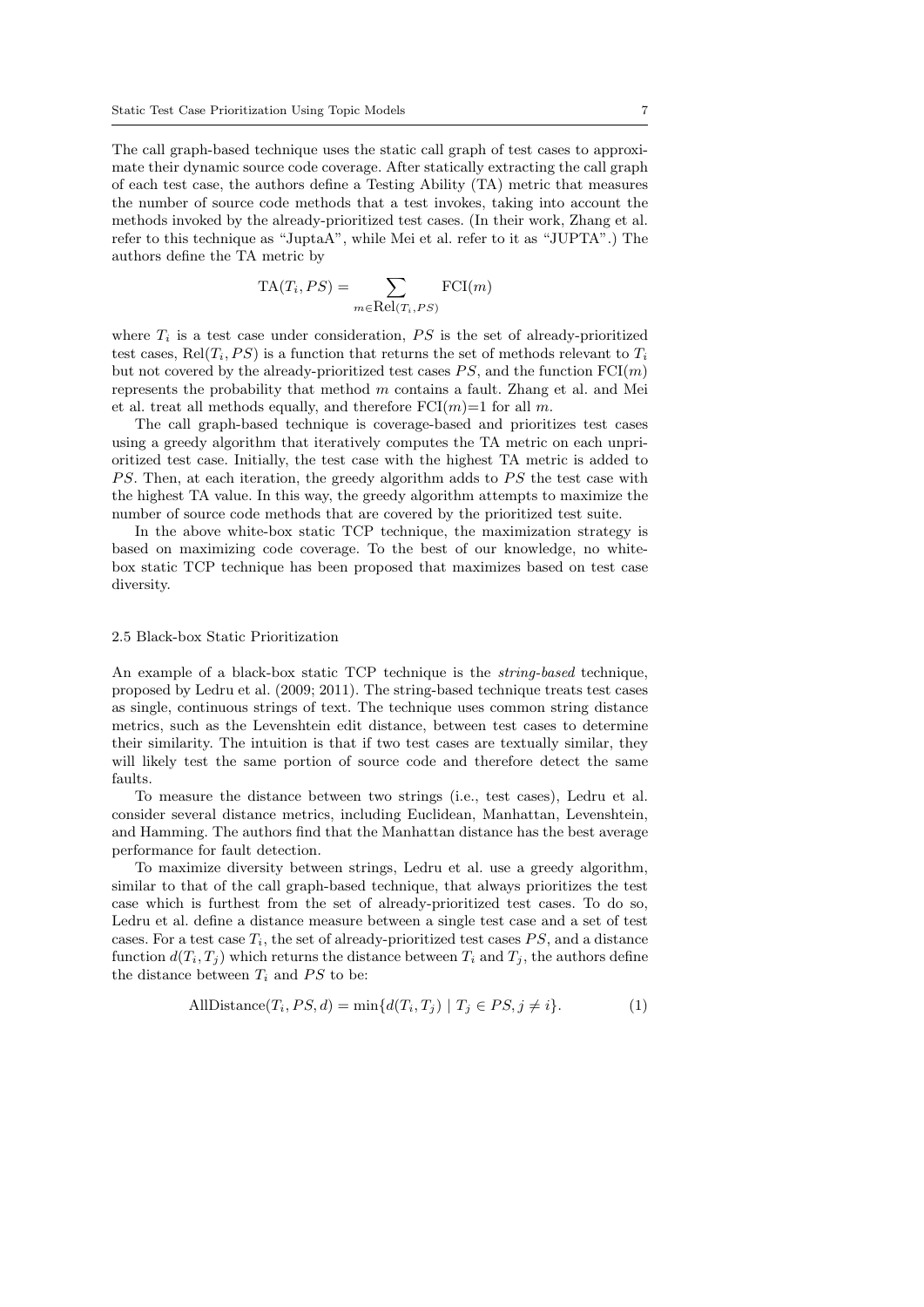

Fig. 1 Overview of our proposed topic-based TCP technique.

The authors choose the min operator because it assigns high distance values to test cases which are most different from all other test cases.

Similar to the greedy algorithm in the call graph-based technique, the greedy algorithm in the string-based technique iteratively computes the AllDistance metric for each unprioritized test case, giving high priority to the test with the highest AllDistance value at each iteration.

Despite its simplicity, this basic approach shows encouraging results that inspire us to consider the textual information to help differentiate test cases.

In this paper, during the evaluation of our proposed technique (which we present next), we also implement a black-box static TCP technique that maximizes test cases by maximizing coverage, rather than diversity. Our implementation is a modification of the white-box call graph-based technique, and is described further in Section 4.1.

# 3 Topic-based Prioritization

We propose a new black-box static TCP technique that takes advantage of an additional data source in the test scripts: the developer knowledge contained in the identifier names, comments, and string literals (Kuhn et al, 2007), collectively called linguistic data. We apply a text analysis technique called topic modeling to the test case linguistic data to abstract test cases into topics, which we use to compute the similarity between pairs of test cases. The motivation for using topic modeling stems from recent research that found that the topics discovered from linguistic data are good approximations of the underlying business concerns, or functionality, in the source code (Kuhn et al, 2007; Maskeri et al, 2008). We hypothesize that when two test cases contain the same topics, the test cases are similar in functionality and will detect the same faults.

Topic modeling is a general technique to abstract textual data that can be applied to any corpus of documents, such as newspaper articles, books, and recently source code (Linstead et al, 2008; Maskeri et al, 2008; Thomas et al, 2010). In addition to approximating the business concerns in source code, topic modeling is attractive for several reasons. First, topic modeling requires no training data or predefined taxonomies—it uses the statistics of word co-occurrences only. Second, topic modeling can be applied to source code with relative ease and still extract meaningful topics (Maskeri et al, 2008). Finally, topics modeling is fast and scales to millions of documents in real time (Porteous et al, 2008).

Our proposed TCP technique performs the following steps (see Fig. 1).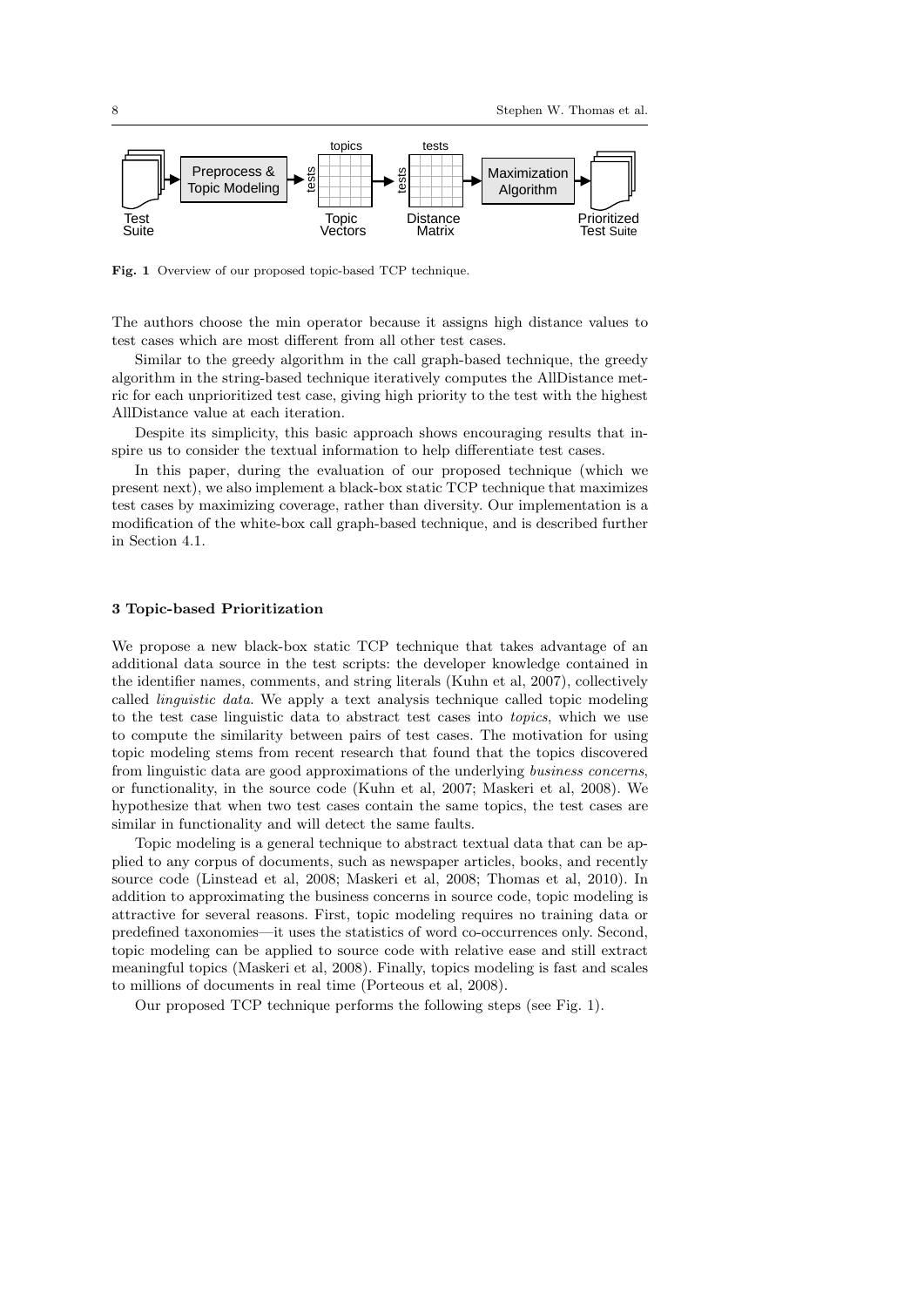| Top Topic Words                                                                                                                                                                                                                                                                                                                                                                          |                                        |       |       |          |          |  |  |  |  |
|------------------------------------------------------------------------------------------------------------------------------------------------------------------------------------------------------------------------------------------------------------------------------------------------------------------------------------------------------------------------------------------|----------------------------------------|-------|-------|----------|----------|--|--|--|--|
| stmt $(0.052)$ , pass $(0.049)$ , fail $(0.049)$ , count $(0.047)$ ,<br>$z_6$<br>file $(0.052)$ , stream $(0.029)$ , url $(0.024)$ ,<br>28<br>procedur $(0.046)$ , paramet $(0.039)$ , call $(0.039)$ , type $(0.039)$ ,<br>$z_9$<br>stream $(0.041)$ , stmt $(0.040)$ , length $(0.037)$ , conn $(0.037)$ ,<br>211<br>$z_{13}$ meta (0.046), column (0.043), met (0.033), odbc (0.033), |                                        |       |       |          |          |  |  |  |  |
|                                                                                                                                                                                                                                                                                                                                                                                          | (a) A selection of the created topics. |       |       |          |          |  |  |  |  |
|                                                                                                                                                                                                                                                                                                                                                                                          | $z_6$                                  | $z_8$ | $z_9$ | $z_{11}$ | $z_{13}$ |  |  |  |  |
| metadataMultiConn.java                                                                                                                                                                                                                                                                                                                                                                   | 0.00                                   | 0.00  | 0.00  | 0.08     | 0.79     |  |  |  |  |
| metadata.java                                                                                                                                                                                                                                                                                                                                                                            | 0.01                                   | 0.00  | 0.13  | 0.00     | 0.84     |  |  |  |  |
| backupRestore1.java                                                                                                                                                                                                                                                                                                                                                                      | 0.00                                   | 0.39  | 0.02  | 0.49     | 0.00     |  |  |  |  |
| 0.08<br>0.00<br>0.75<br>0.00<br>executeUpdate.java                                                                                                                                                                                                                                                                                                                                       |                                        |       |       |          |          |  |  |  |  |

(b) The topic vectors for a selection of test cases.

Fig. 2 An example topic model showing five topics and four documents. Given the raw documents (not shown), the topic modeling technique automatically creates the topics. (a) The topics  $(z<sub>i</sub>)$  are defined by a probability distribution over words; the highest probable words are shown. (b) The documents are represented by a vector indicating which topics they contain, and to what amount. For example, metadataMultiConn.java contains two topics:  $z_{11}$  and  $z_{13}$ . The distance between documents can now be computed using these topic vectors.

- 1. Preprocess the test suite to extract the linguistic data (i.e., identifier names, comments, and string literals) for each test case.
- 2. Apply topic modeling to the preprocessed test suite, resulting in a vector of topic memberships for each original test case (i.e., a vector describing the probability that the test case is assigned to each topic; see Fig. 2).
- 3. Define the distance between pairs of test cases based on their topic membership vectors. Many standard distance metrics are applicable (Blei and Lafferty, 2009), including Manhattan distance and Kullback-Leibler (Kullback and Leibler, 1951) distance.
- 4. Finally, prioritize test cases by maximizing their average distances to alreadyprioritized test cases, using any of several distance maximization algorithms (e.g., greedy, clustering, or genetic algorithms).

### 3.1 Background Information on Topic Models

Given a corpus of text documents, the goal of topic modeling is to extract a set of topics, which can then be used for some analysis task (in our case, to calculate the similarity between documents). Topic modeling works in two steps. (See Fig. 2 for an example taken from our case study.) The first step analyzes the statistical cooccurrences of the words in the documents and creates a set of topics. Each topic is defined as a probability distribution over the unique words in the corpus. Words with high probability in a given topic tend to co-occur frequently. For example, in Fig. 2(a), the highest-probable words in topic  $z_{13}$  are "meta", "column", and "met", indicating that these words often occur together in many of the individual documents. Note that the distance between any two words in the document is not important, only whether they both occur in a given document. As is often the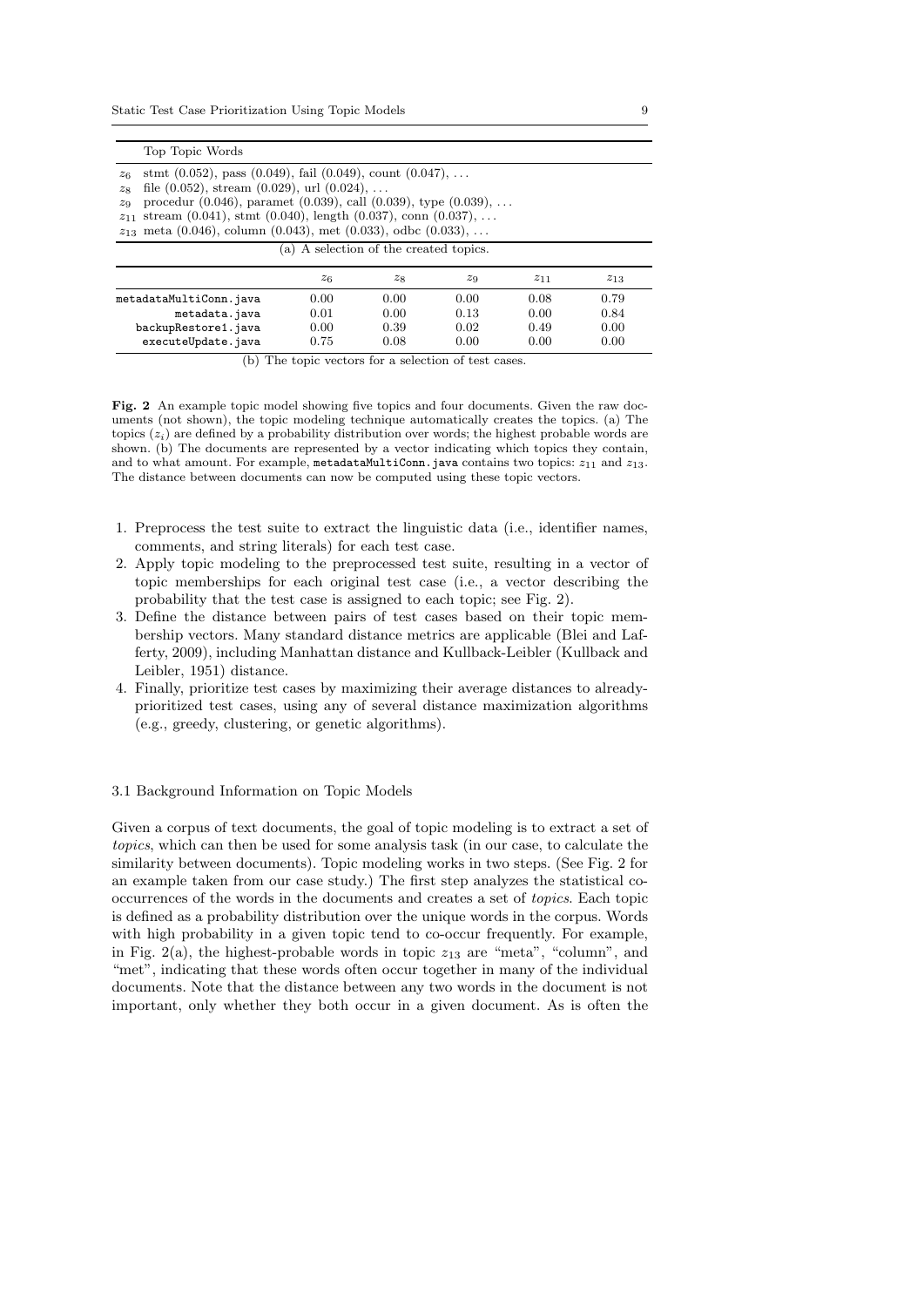case, the highest probable words in a topic share a semantic theme, in this case the theme being metadata columns.

The second step of topic modeling assigns topic membership vectors to each original document. A topic membership vector indicates the proportion of words in a document that come from each topic. For example, in Fig. 2(b), 79% of the words in metadataMultiConn.java come from the metadata-related topic  $(z_{13})$ . The utility of these two steps is this: by grouping all test cases that contain the metadatarelated topic, we approximate the group of all test cases that test the metadata, independent of the idiosyncrasies of the text in each test case, and without the need for manually-created labels on each document.

The inferred topics are defined as probability distributions over the corpus vocabulary, and documents (i.e., test cases) are defined as probability distributions over topics. The number of topics to be created,  $K$ , is a parameter to the model. Two other parameters,  $\alpha$  and  $\beta$ , help control the per-document topic smoothing and per-topic word smoothing, respectively. Given a dataset (i.e., words in documents) and values for K,  $\alpha$ , and  $\beta$ , topic modeling uses a machine learning algorithm, such as Gibbs sampling or simulated annealing, to infer the topics and the topic vectors of each document (Blei and Lafferty, 2009; Blei et al, 2003).

# 3.2 Advantages over Existing Static Techniques

The key benefit of using topic modeling is that it uses a test script's linguistic data to provide an approximation of the business concerns of the test script. Business concerns often cannot be deduced from a test script's call graph alone. For example, consider how the call graph-based technique treats the following two example test scripts.

/\* Read in the default color data for the menu bar, pull-down menus, mouse hovers, and button down indicators. String defaultColors = readFileContents("default\_color\_options.dat"); ...

```
/* Read in the terrain map data for Tucson, AZ. The file contains elevation
* points of the terrain in a 10x10 meter grid. */
String terrain = readFileContents("tucson_map.dat");
...
```
Despite their obvious differences in functionality (which can be seen from the comments and identifier names), the call graph-based technique will consider these two test snippets to be identical, since they both make a single method call to the same method (i.e., readFileContents()). In this case, the linguistic data serves to help identify that the test snippets perform different functions, even if their call graphs are similar.

Additionally, while the string-based approach does use the comments and identifier names during the calculation of string distances, it does so in an overly rigid manner. Consider the following three example test scripts, which illustrate the effect of identifier names on the similarity measure computed by the string-based technique:

```
/* Test 1 */ int printerID=getPrinter();
/* Test 2 */ int printerID; int x; x=getPrinter(); printerID=x;
/* Test 3 */ int compiler=getCompiler();
```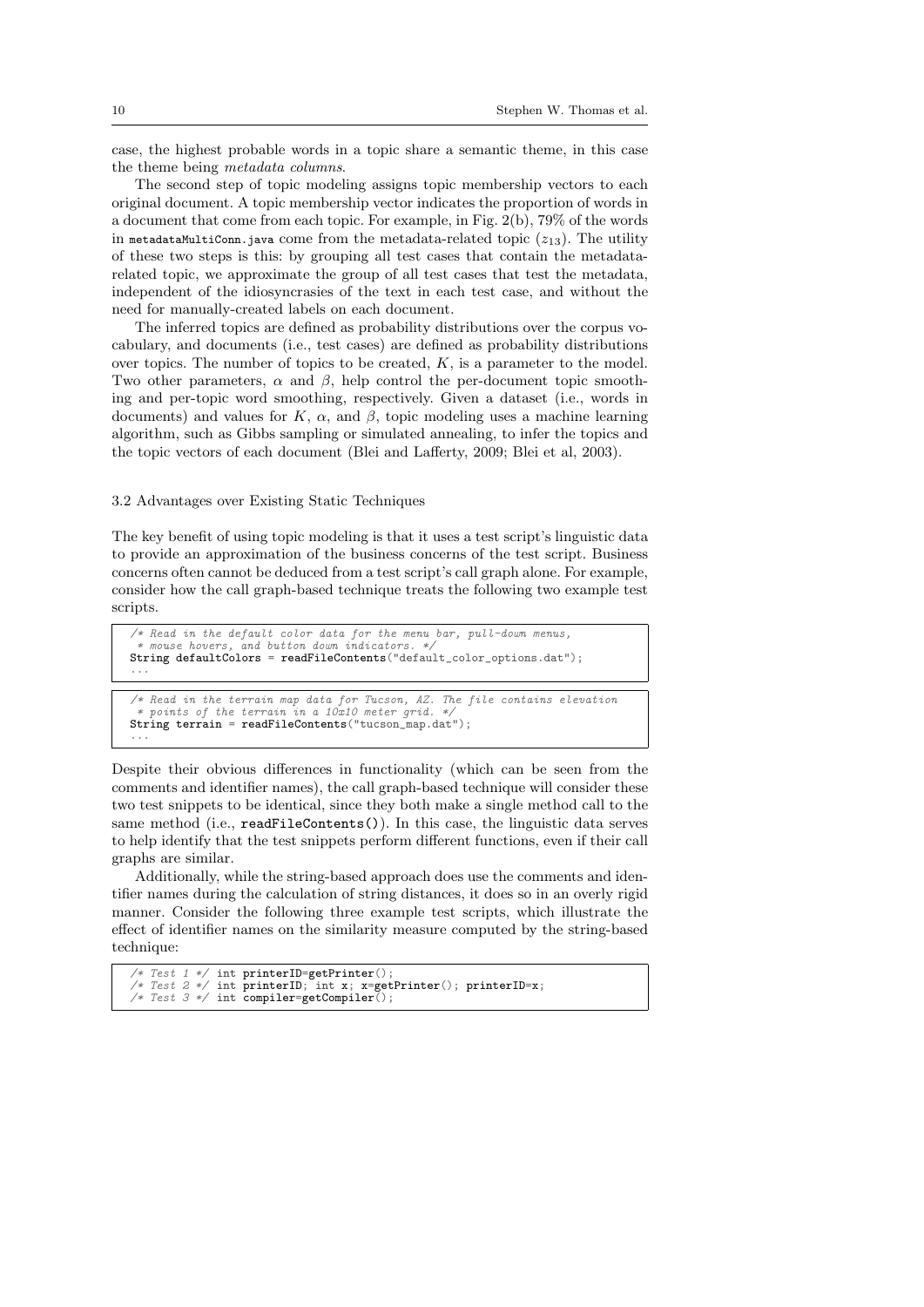Here, tests 1 and 2 use similar identifier names and are identical in terms of execution semantics, but they are considered relatively dissimilar due to the number of edits required to change one string into the other, compared to the strings' lengths. On the other hand, tests 1 and 3 have a higher string similarity, even though they have no common identifier names nor functional similarities.

# 4 Case Study Design

We are interested in the following research question.

Is our proposed topic-based TCP technique more effective than existing blackbox static TCP techniques?

In this research question, we relate the term effectiveness to the standard APFD evaluation measure (Rothermel et al, 2001). To answer this question, we perform a detailed case study on multiple real-world software systems. We now describe the details and design decisions of our study.

## 4.1 Techniques Under Test

We implement and test the following static black-box TCP techniques.

- Black-box call graph-based. To provide a fair comparison with our proposed topic-based technique, we have implemented a black-box version of the call graph-based technique. Our implementation uses TXL (Cordy, 2006) to extract the static call graph of the test cases without relying on the source code. Essentially, our implementation extracts a list of method names invoked by each test case, but does not continue down the call graph further into the source code, as we assume the source code is unavailable. We then prioritize the test cases using the same greedy algorithm used by the white-box call graph-based technique described in Section 2.4.
- **String-based**. We have implemented the black-box static technique proposed by Ledru et al. (2011), which uses the string edit distance between test cases to maximize test case diversity.
- Topic-based. This technique, proposed in Section 3, uses an abstracted representation of test cases, based on topic modeling, to maximize test case diversity.

As a baseline technique, we implement and test the random technique.

– Random. This technique randomizes the order of the test cases.

#### 4.2 Systems Under Test

We obtain data from the Software-artifact Infrastructure Repository (SIR), a public repository containing fault-injected software systems of various sizes, domains, and implementation languages (Do et al, 2005). The SIR is a superset of the popular Siemens test suite. The dataset for each system includes the fault-injected source code, test cases, and fault matrices (i.e., a description of which faults are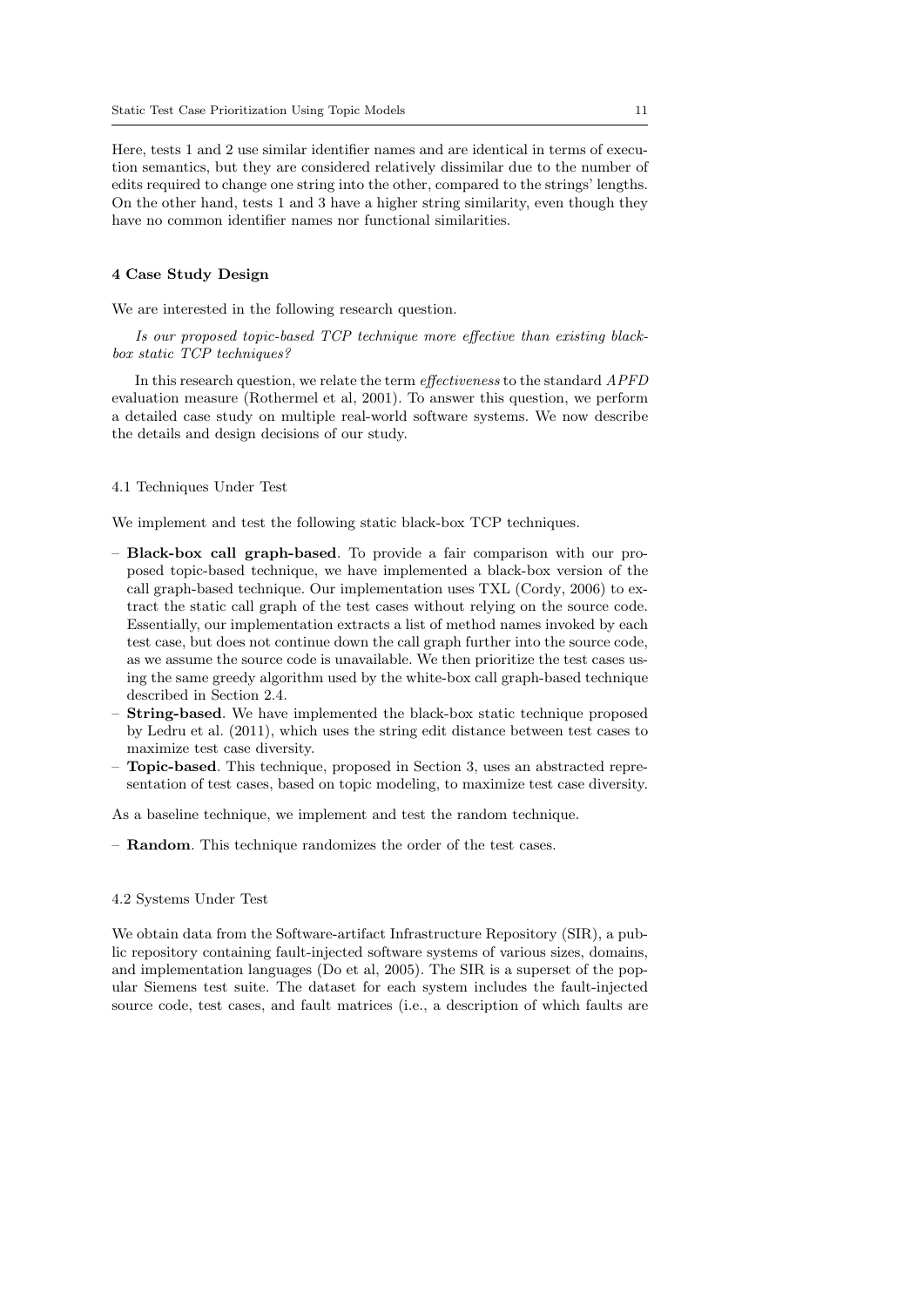detected by which test cases) for several versions of the system. The faults were manually injected by humans in an attempt to provide realistic and representative errors made by programmers. We choose this repository because it contains many real-world, open-source systems and many previous TCP studies have used it, providing an opportunity for fair comparison.

Table 2 summarizes the five systems under test that we use from SIR. The failure rate of each system indicates the portion of test cases that detect at least one fault. We selected these five systems based on the following criteria.

- The test cases are written in a high-level programming language (e.g., unit tests).
- The fault matrix contains at least five faults.
- The fault matrix contains at least ten test cases.

The first criterion is required since we use static TCP techniques (which are based on analysis of the source code of the test cases); see Section 5.2.8 for a discussion. The last two criteria ensure that the datasets are large enough to draw reasonable conclusions from our results.

Both Ant and Derby are maintained by the Apache Foundation (Apache Foundation, 2012b), and both are written in the Java programming language. Ant is a command line tool that helps developers manage the build system of their software (Apache Foundation, 2012a). Derby is a lightweigth relational database management system (Apache Foundation, 2012c). We consider the versions of Derby as different systems under test because the injected faults are not propagated between versions. Each version is injected with new faults in new locations in the source code. Additionally, test cases are added and removed between versions. (An exception is Derby v4, which is very similar to Derby v3, so we only include Derby v3 in our case study.) Thus, for the purposes of our case study, we treat each version of Derby as an independent system.

These datasets provide us with test oracles on which to evaluate the techniques under test. Specifically, the datasets include a fault matrix which indicates which faults each test is able to detect. As the fault matrix is unknown in practice, we only use the fault matrix to evaluate the relative performance of each TCP technique; the fault matrices are not accessible to any of the TCP techniques during the prioritization process.

| System                                                         | Version                                               | Release<br>date                                  | <b>SLOC</b><br>(K)             | No. of<br>faults   | No. of<br>tests               | Failure<br>rate                   |
|----------------------------------------------------------------|-------------------------------------------------------|--------------------------------------------------|--------------------------------|--------------------|-------------------------------|-----------------------------------|
| Ant v7<br>Derby $v1$<br>Derby $v2$<br>Derby $v3$<br>Derby $v5$ | 1.5.3<br>10.1.2.1<br>10.1.3.1<br>10.2.1.6<br>10.3.1.4 | 4/2003<br>11/2005<br>6/2006<br>10/2006<br>8/2007 | 90<br>420<br>416<br>517<br>571 | 6<br>9<br>16<br>26 | 105<br>98<br>106<br>120<br>53 | 17%<br>21\%<br>34%<br>22%<br>64\% |

Table 2 Systems under test (from the Software-artifact Infrastructure Repository (Do et al, 2005)).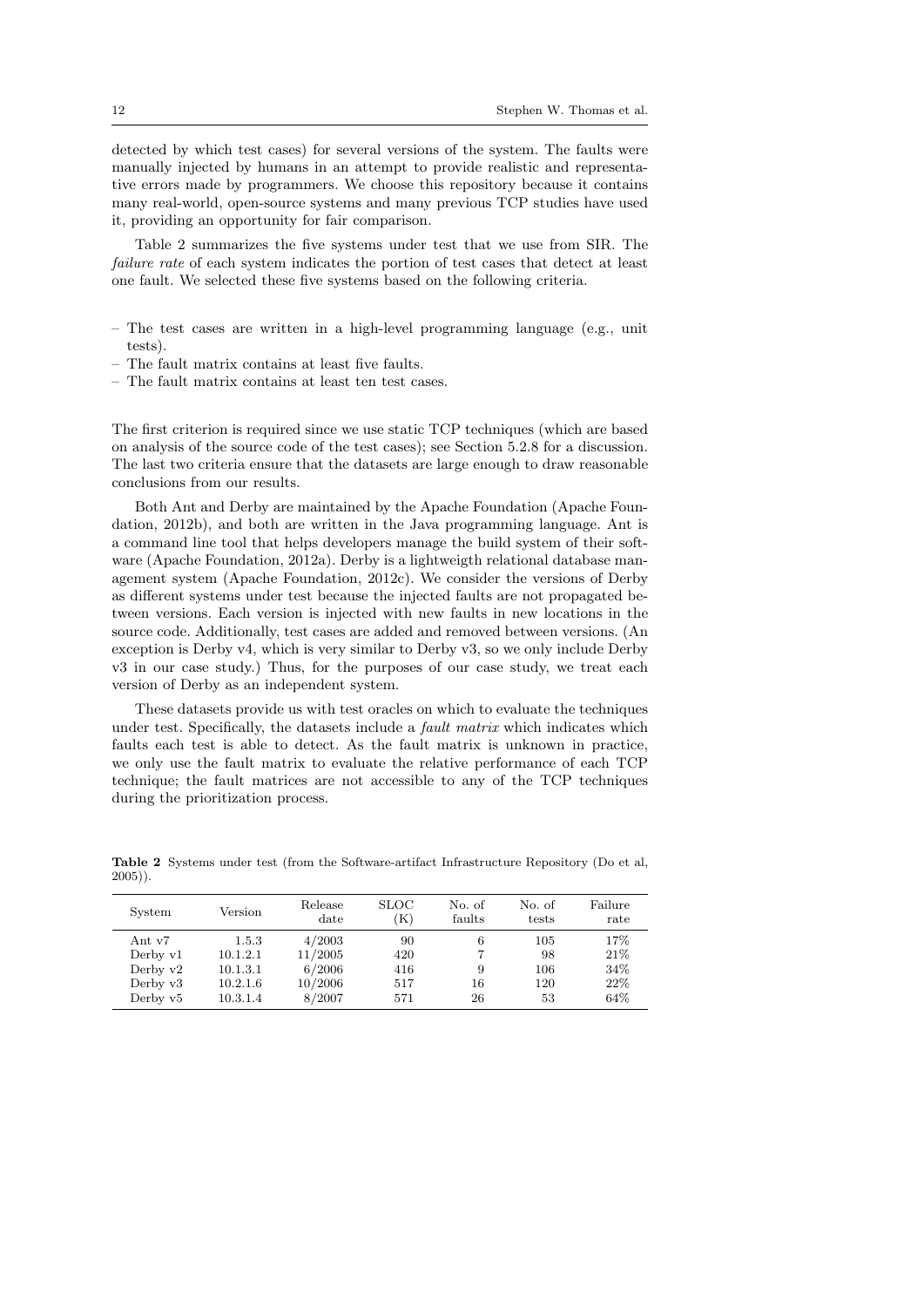#### 4.3 Data Preprocessing

We preprocess the text of the test cases for the topic-based techniques in the standard way when applying topic modeling techniques to source code (Marcus et al, 2004). We did not preprocess the test cases in the string-based technique, to be consistent with the approach of Ledru et al. (2011).

First, we remove special characters (e.g., " $\&$ ", "", "+"), numbers, and programming language keywords. This step leaves us with identifier names, comments, and string literals. Next, we split identifier names based on camel case and underscore naming schemes, for example turning "identifierName" into the words "identifier" and "name". Next, we stem each word into its base form, for example turning both "names" and "naming" into "nam". Finally, we remove common English-language stop words, such as "the", "it", and "is". These steps help reduce the size of the test case vocabulary, allowing the topic modeling techniques to operate on a cleaner dataset than raw, unprocessed source code.

#### 4.4 Distance Metrics and Maximization Algorithms

For our case study, we fix the distance metric to be used by both string-based and topic-based techniques. We use the Manhattan distance metric, because it is applicable to both TCP techniques and Ledru et al. found it to be optimal for string-based TCP (Ledru et al, 2011).

For distance maximization, we implement the greedy algorithm used by previous research (Elbaum et al, 2002). Namely, our implementation first uses the AllDistance metric (Equation 1) to determine the test case that is most dissimilar from the set of all test cases, and adds it to the (initially empty) set of alreadyprioritized test cases,  $PS$ . Then, our implementation iteratively finds the test case that is most dissimilar (again, based on the AllDistance metric) to all the test cases in  $PS$ , and adds it to  $PS$ . If two or more test cases have the same dissimilar value, the tie is broken randomly. The implementation continues in this way until all test cases have been prioritized.

# 4.5 Topic Modeling Technique

Our proposed topic-based TCP technique can use any of several underlying topic modeling techniques. In this case study, we use the well-known latent Dirichlet allocation (LDA) (Blei et al, 2003) model. We choose LDA because LDA is a generative statistical model, which helps to alleviate model overfitting, compared to other topic models like Probabilistic LSI (Hofmann, 1999). Also, LDA has been shown to be effective for a variety of software engineering purposes. For example, researchers have used LDA to analyze source code evolution (Linstead et al, 2008; Thomas et al, 2011), calculate source code metrics (Gethers and Poshyvanyk, 2010; Liu et al, 2009), localize features and concerns (Wang et al, 2011), program comprehension (Savage et al, 2010), mine aspects (Baldi et al, 2008), refactor code (Oliveto et al, 2011), and recover traceability links between source code and requirements documents (Asuncion et al, 2010; Gethers et al, 2011). Finally, LDA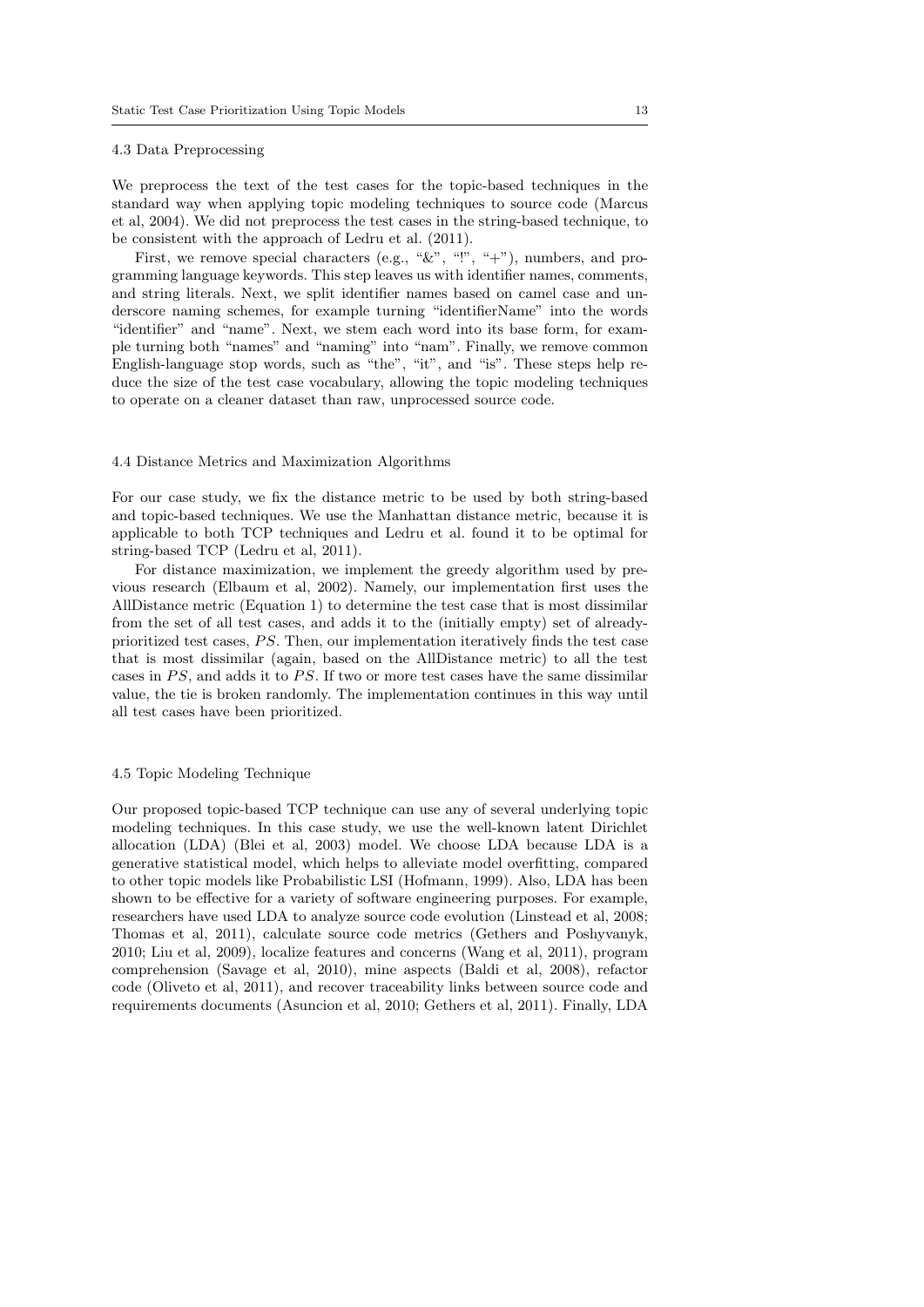is fast and scalable to millions of documents, keeping the TCP overhead to a minimum.

We use the lda package (Chang, 2011) of the R programming environment (Ihaka and Gentleman, 1996) as our LDA implementation. As LDA is a generative statistical model that uses machine learning algorithm to approximate the ideal set of topics, some randomness is involved. Given a different random number seed, LDA may produce a slightly different set of topics (Blei et al, 2003). The lda package uses collapsed Gibbs sampling (Porteous et al, 2008) as the machine learning algorithm to approximate topics.

To use LDA, we must specify four parameters: the number of topics,  $K$ ; the document-topic smoothing parameter,  $\alpha$ ; the topic-word smoothing parameter,  $\beta$ ; and the number of Gibbs sampling iterations to execute, II. For a given corpus, there is no provably optimal choice for  $K$  (Wallach et al, 2009). The choice is a trade-off between coarser-grained topics (smaller  $K$ ) and finer-grained topics (larger  $K$ ). Setting  $K$  to extremely small values results in topics that approximate multiple concerns (imagine only a single topic, which will contain all of the concerns in the corpus!), while setting  $K$  to extremely large values results in topics that are too fine and nuanced to be meaningful. Common values in the software engineering literature range from 5 to 500 topics, depending on the number of documents, granularity desired, and task to perform (Griffiths et al, 2007; Thomas, 2012b). We seek topics of medium granularity, and thus use  $K=N/2.5$  topics per system (rounded to the nearest integer), where N is the number of documents in the SUT. Thus, we use  $K = 42, 39, 42, 48,$  and 21 for the five systems listed in Table 2, respectively. For  $\alpha$ ,  $\beta$ , and the number of iterations II, we use the defaults in the lda package (which are  $\alpha=0.1$ ,  $\beta=0.1$ , and  $II=200$ ) across all five systems, as these values are not dependent on the number of documents in the SUT. (We investigate parameter sensitivity in Section 5.2.5.)

# 4.6 Random Samples of Performance

To mitigate the effect of randomization and to capture the variation in the performance of each TCP technique, we run each technique several times with different random number seeds. Doing so allows us to quantify the expected behavior of each TCP technique, as well as calculate statistics on the variability of each technique.

In particular, for the topic-based technique, we first run the topic modeling technique 30 times, each with the same parameters (i.e.,  $K$ ,  $\alpha$ ,  $\beta$ , and number of iterations) but a different initial random seed. This results in a set of 30 topic models (i.e., the topics themselves as well as the topic membership vectors for each test case), each showing a slight variation. We compute the distance matrices for each of the 30 topic models. We then execute the greedy maximization algorithm 30 times for each distance matrix, which causes ties to broken in different ways.

For string-based techniques, there is no randomization when computing the distance matrix, because only deterministic processes are being executed; the process of computing the distance between the raw strings is deterministic. Instead, we apply the greedy algorithm 900 times, randomly breaking ties in different ways, in order to collect an equal number of samples as the topic-based technique. Similarly, for the call-graph technique, we apply the greedy algorithm 900 times, ran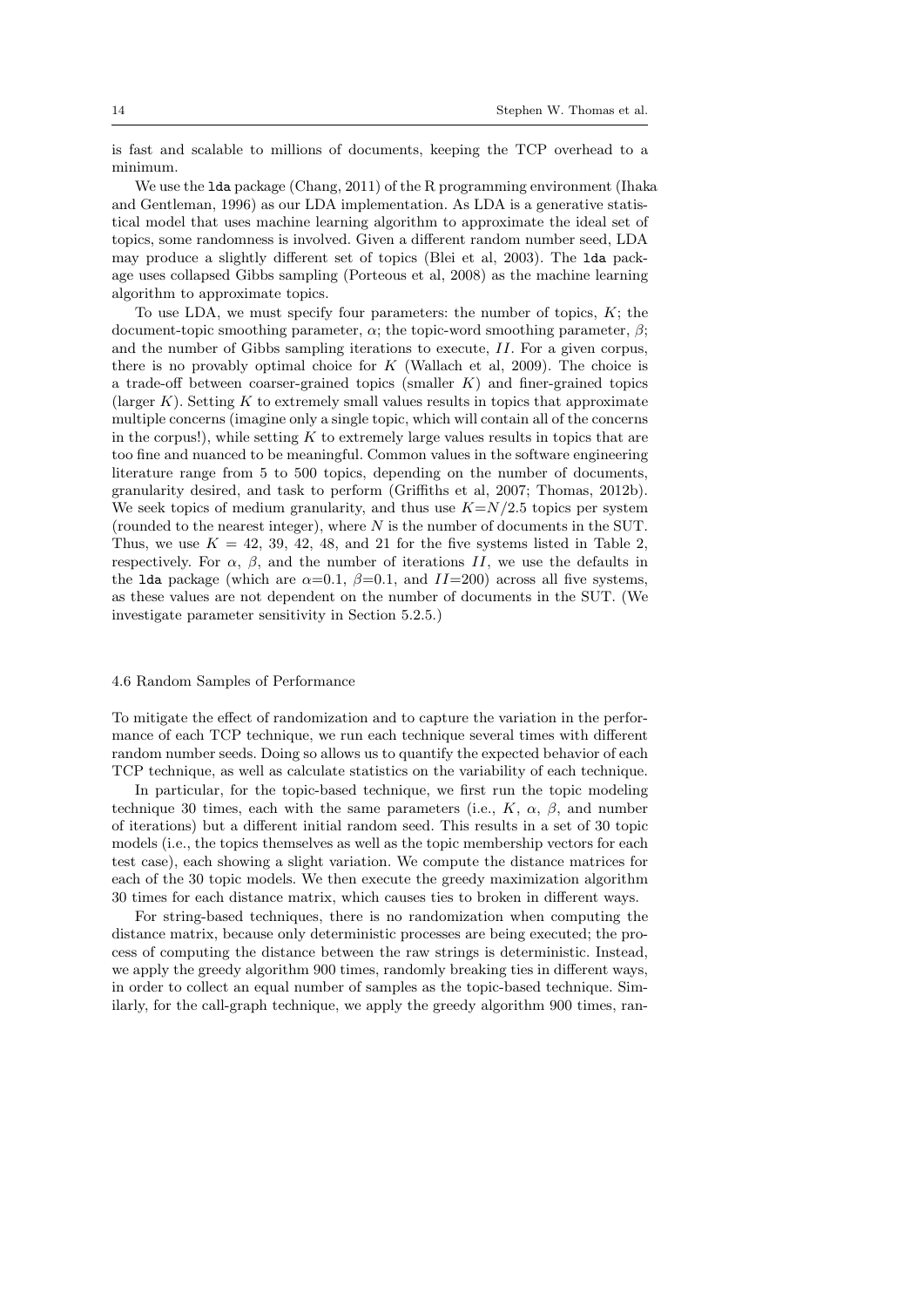domly breaking ties in different ways. For the random prioritization technique, we compute 900 random prioritizations.

#### 4.7 Analysis and Evaluation Metrics

We use a standard metric to evaluate the performance of the different techniques: average percentage of fault-detection (APFD) (Rothermel et al, 2001). APFD captures the average of the percentage of faults detected by a prioritized test suite. APFD is given by

$$
APFD = 100 * \left(1 - \frac{TF_1 + TF_2 + \dots + TF_m}{nm} + \frac{1}{2n}\right),\tag{2}
$$

where n denotes the number of test cases, m is the number of faults, and  $TF_i$  is the number of tests which must be executed before fault  $i$  is detected. As a TCP technique's effectiveness increases (i.e., more faults are detected with fewer test cases), the APFD metric approaches 100. (We note that APFD is bounded in the range of  $[100 * (1 - (1/2n)), 100 * (1 - (3/(2n))].)$ 

To compare and contrast the APFD values of the different TCP techniques, we use three metrics. The first,  $\% \Delta$ , is the percent difference between the mean APFD results of two techniques:

$$
\% \Delta(\mu_1, \mu_2) = \frac{\mu_2 - \mu_1}{\mu_1},\tag{3}
$$

where  $\mu_1$  and  $\mu_2$  are the mean APFD results of two TCP techniques. Second, we use the Mann-Whitney U statistical test (also known as the Mann-Whitney-Wilcoxon test) to determine if the difference between the APFD results are statistically significant. The Mann-Whitney U test has the advantage that the sample populations need not be normally distributed (non-parametric). If the p-value of the test is below a significance threshold, say 0.01, then the difference between the two techniques is considered statistically significant.

While the Mann-Whitney U test tells us whether two techniques are different, it does not tell us how much one technique outperforms another, i.e., the effect size. To quantify the effect size between the techniques, our third metric is the Vargha-Delaney A measure (Vargha and Delaney, 2000), which is also robust to the shape of the distributions under comparison (Arcuri and Briand, 2011). The A measure indicates the probability that one technique will achieve better performance (i.e., higher APFD) than another technique. When the  $A$  measure is 0.5, the two techniques are equal. When the A measure is above or below 0.5, one of the techniques outperforms the other.

#### 5 Case Study Results

We wish to evaluate the effectiveness of topic-based TCP with respect to other state-of-the-art static techniques. To do so, we compare the APFD results (Equation 2) of the topic-based technique (TOPIC) against three baselines: 1) the random TCP technique (RANDOM); 2) the call graph-based technique (CALLG); and 3) the string-based technique (STRG).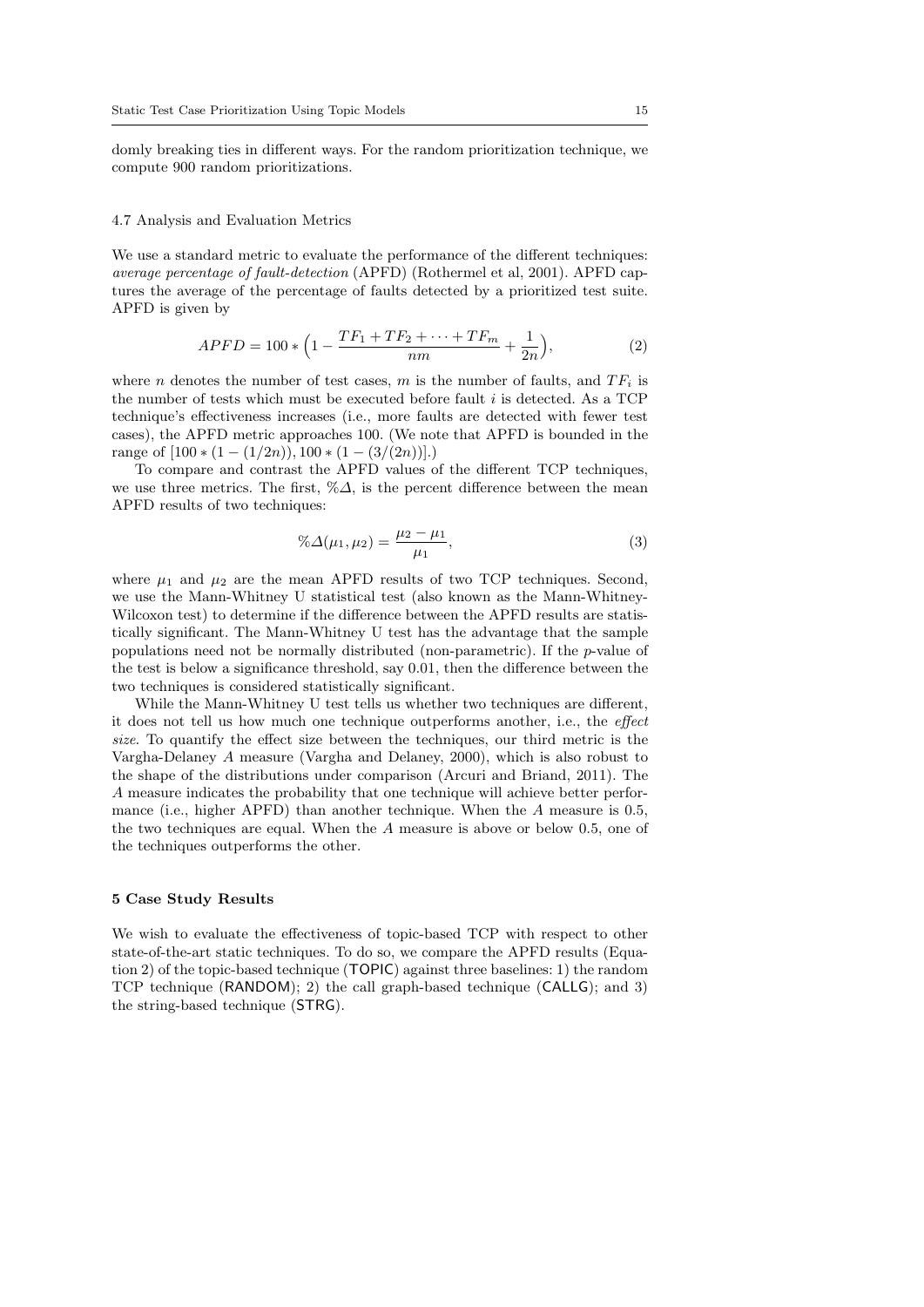**Table 3** Mean APFD results  $(\mu)$  and comparisons for each technique: random (RNDM), callgraph (CALLG), string (STRG), and topic (TOPIC). Each technique is compared to TOPIC using percent change in mean  $(\% \Delta)$ , the p-value of the Mann-Whitney U test (p-val), and the Vargha-Delaney A measure (A); see Section 4.7 for definitions of these metrics. We bold the best technique(s) for each SUT.

|                      | RNDM CALLG STRG |       |       |       | <b>TOPIC</b> |  |           |  |                                                                             |          |  |          |                |
|----------------------|-----------------|-------|-------|-------|--------------|--|-----------|--|-----------------------------------------------------------------------------|----------|--|----------|----------------|
|                      | $\mu$           | $\mu$ | $\mu$ | $\mu$ | vs. RNDM     |  | vs. CALLG |  |                                                                             | vs. STRG |  |          |                |
|                      |                 |       |       |       | $\% \Delta$  |  |           |  | p-val A % $\Delta$ p-val A % $\Delta$                                       |          |  | $p$ -val | $\overline{A}$ |
| Ant v7               | 70.6            | 85.5  |       |       |              |  |           |  | $77.2$ 84.8 20.1 < 0.001 0.94 -0.9 0.515 0.49 9.8 < 0.001 0.94              |          |  |          |                |
| Derby v1             | 90.7            | 91.8  |       |       |              |  |           |  | $90.4$ <b>93.7</b> 3.4 < 0.001 0.64 2.1 < 0.001 0.77 3.7 < 0.001 0.86       |          |  |          |                |
| Derby v2             | 91.5            | 87.6  |       |       |              |  |           |  | $90.3$ <b>94.6</b> $3.3$ < 0.001 0.69 $8.0$ < 0.001 0.97 $4.8$ < 0.001 0.91 |          |  |          |                |
| Derby $v3$           | 92.7            | 93.4  |       |       |              |  |           |  | 93.5 <b>94.0</b> 1.3 < 0.001 0.55 0.6 < 0.001 0.67 0.5 < 0.001 0.67         |          |  |          |                |
| Derby v <sup>5</sup> | 89.1            | 73.8  |       |       |              |  |           |  | 82.1 <b>96.4</b> 8.1 < 0.001 0.86 30.5 < 0.001 1.00 17.4 < 0.001 1.00       |          |  |          |                |

# 5.1 Results

Table 3 and Fig. 3 present and compare the APFD results for the five systems under test. Fig. 3 shows boxplots for each technique, which summarize the distribution of the 900 random samples that we collected for each technique. Table 3 shows the mean APFD values along with comparisons between techniques using the Mann-Whitney U test (to determine if the techniques are statistically different) and the Vargha-Delaney A measure (to quantify how different the techniques are). We use the figure and table to make the following observations.

First, we find in Table 3 that the differences between techniques are almost always statistically significant according to the Mann-Whitney U test (i.e., the resulting p-values are  $\langle 0.01 \rangle$ , with one exception (Ant v7: TOPIC compared to CALLG). This indicates that the techniques capture different aspects of the tests and that the techniques result in significantly different prioritizations. In the exceptional case, TOPIC and CALLG exhibit equivalent effectiveness, as the p-value is  $\geq 0.01$ .

Second, TOPIC always outperforms RNDM, as determined by higher mean APFD values and a effect sizes  $> 0.5$ . In the best case, TOPIC outperforms RNDM by 20%; on average TOPIC outperforms RNDM by 7.2%.

Third, TOPIC outperforms CALLG in all but one system under test. In Ant v7, the performance of TOPIC is not statistically different from the performance of CALLG: the p-value is  $\geq 0.01$  and the effect size is very close to 0.5. However, in each of the other four systems under test, TOPIC outperforms CALLG by up to 31% and by 10.3% on average.

Finally, TOPIC always outperforms STRG. In the best case, TOPIC outperforms STRG by 17%; TOPIC outperforms STRG by 7.2% on average.

Our proposed topic-based TCP technique is more effective than state-of-the-art static techniques when applied to the studied systems.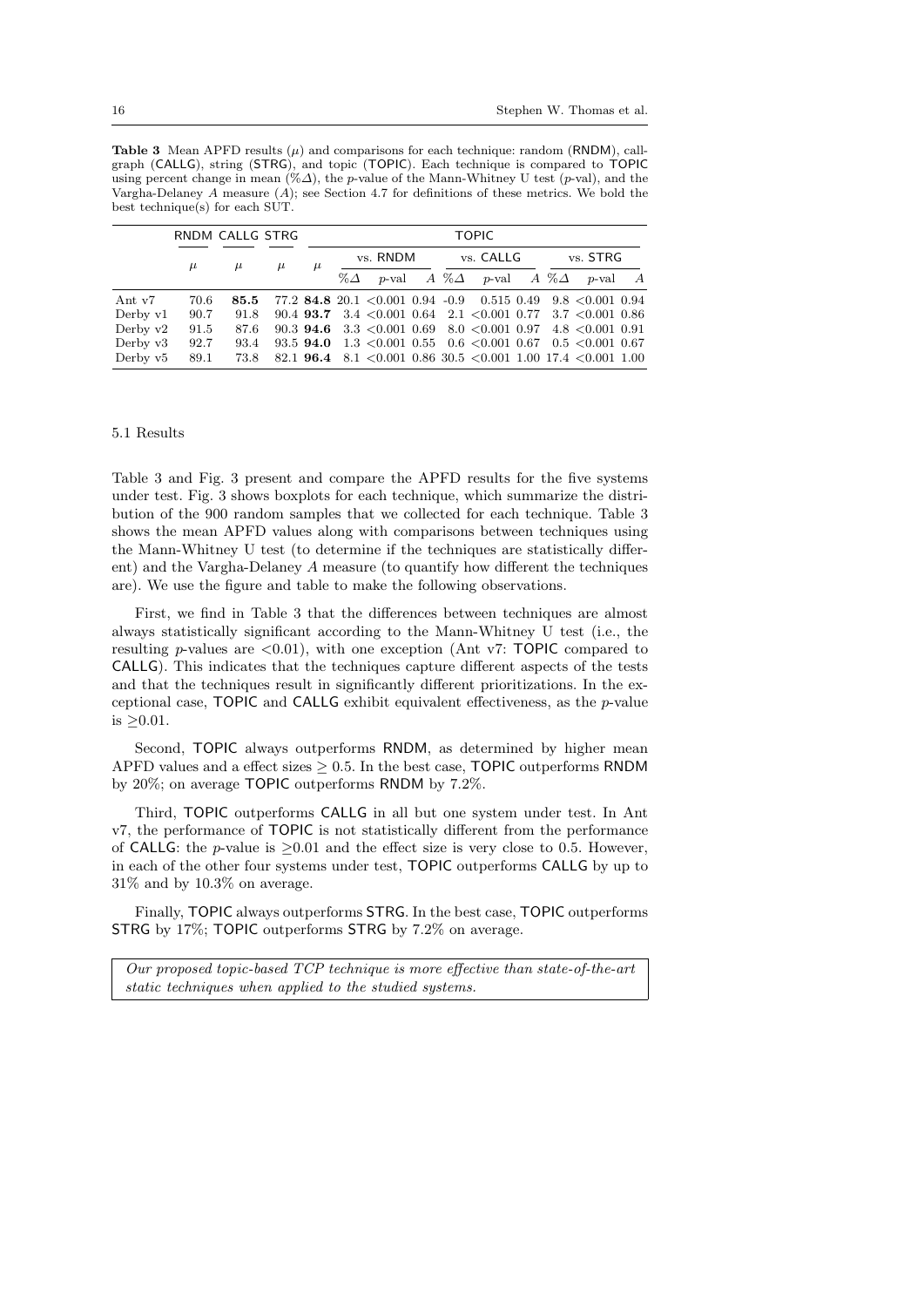

Fig. 3 APFD results for each system under test (different subplots) and each technique (different boxes): random (RNDM), call graph (CALLG), string (STRNG), and topic (TOPIC). The boxplot show the distributions of 900 random repetitions of each technique (Section 4.6).

# 5.2 Discussion

We now discuss our results to better understand the characteristics of our proposed topic-based technique. We start by providing a detailed example from our case study. We then compare the topic-based technique against a well known, executionbased technique, leveraging the fact that both techniques were tested on similar datasets. We then examine how the characteristics of each SUT's fault matrix affect the results of the tested TCP techniques. We then examine how sensitive the results of the topic-based technique is to its parameters. We then investigate whether the string-based technique is sensitive to the preprocessing steps. We examine the run time of each technique, outline practical advantages and disadvantages of the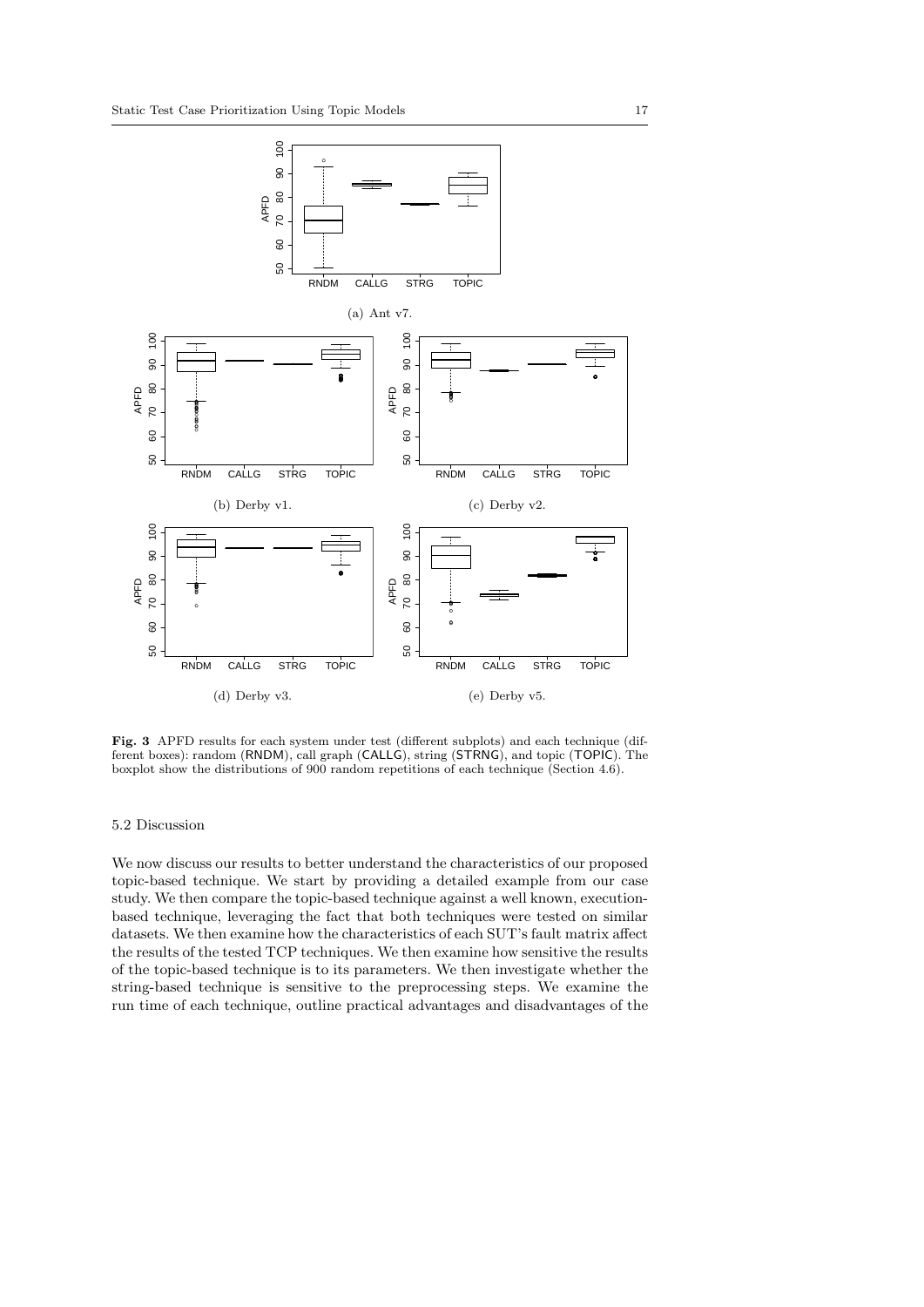Table 4 The distances between four example test scripts in Derby: metadataMultiConn.java (a), metadata.java (b), backupRestore1.java (c), and executeUpdate.java (d). Fig. 4 contains snippets of these test scripts. We also show the rank of each distance, out of 98 total test scripts.

|                 |       | Topic-based | String-based |      | Call graph-based |      |  |
|-----------------|-------|-------------|--------------|------|------------------|------|--|
|                 | Dist. | Rank        | Dist.        | Rank | Dist.            | Rank |  |
| $(a)$ vs. $(b)$ | 0.401 |             | 293892       | 26   | 44               | 64   |  |
| (a) vs. (c)     | 1.837 | 41          | 131250       |      | 37               | 44   |  |
| (d)<br>(a) vs.  | 1.952 | 57          | 400366       | 56   | 20               |      |  |

techniques, and finally enumerate potential threats to the validity of our case study.

## 5.2.1 Comparison of Similarity Measures: An Example

To understand our technique in more depth, we present an example from our case study. Fig. 4 contains an example from version v1 of the Derby DBMS. In this example, we compare one test script, metadataMultiConn.java, against all other test scripts in the suite using the similarity measures from the three static TCP techniques: topics, call graphs, and string distances. metadataMultiConn.java is a test script that tests the metadata columns of a DBMS using multiple connections. Our desire is to have a similarity measure that rates metadataMultiConn.java as highly similar to test scripts that also test metadata columns, such as odbc\_metadata.java, dbMetaDataJdbc30.java, or metadata.java.

Fig. 4 contains a snippet of metadataMultiConn.java along with snippets of three other test scripts, the closest for each of the three static TCP techniques. Table 4 shows the actual distances between the test scripts.

According to the topic-based similarity measure, metadataMultiConn.java is closest to the metadata.java test script. As metadata.java also primarily exists to test metadata columns, the similarity with metadataMultiConn.java meets our desired similarity requirement. Fig. 2 confirms why these two test scripts are considered similar, namely they both have high membership in topic  $z_{13}$ .

However, with either the call-graph based or string-based similarity measures, metadata.java is only the 26th or 64th most similar to metadataMultiConn.java, respectively, indicating that these measures were unable to capture the similarity between these two scripts. Additionally, these measures did not rate any of our other desired metadata-related files as highly similar to metadataMultiConn.java. Using the string-based similarity measure, an unrelated test script named backupRestore1.java is considered the closest to metadataMultiConn.java, even though they share no obvious funtionalities. (backupRestore1.java creates a table in memory, backs it up on the hard disk, and restores it into memory.) The call graph-based similarity measure considers executeUpdate.java to be the most similar to metadata-MultiConn.java, even though executeUpdate.java deals primarily with testing Derby's Statement::executeUpate() method, and has nothing to do with metadata columns nor multiple database connections. This example provides intuition as to how topic-based similarity may better determine the similarity between pairs of test cases than existing measures.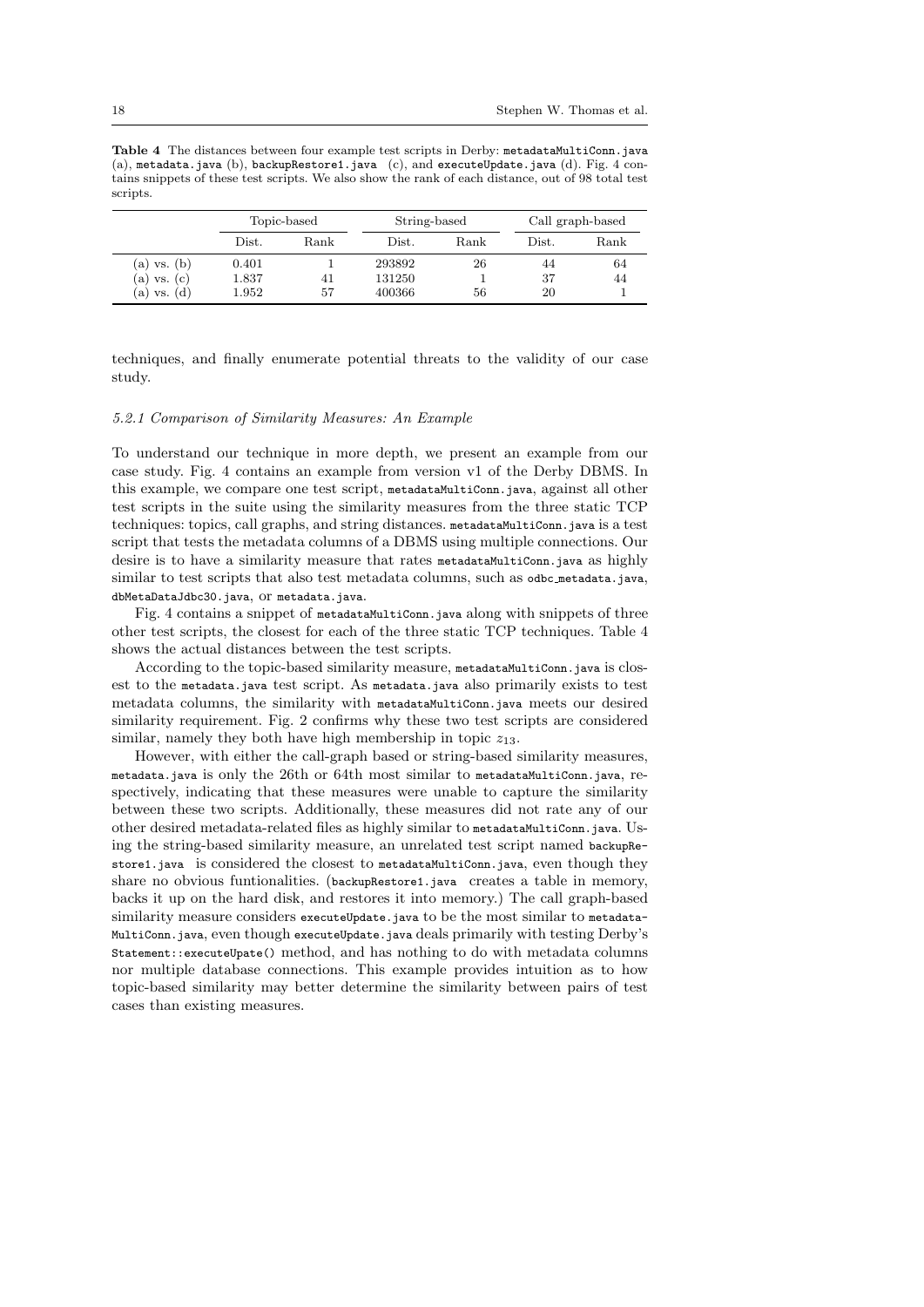Static Test Case Prioritization Using Topic Models 19

```
public class metadataMultiConn {
  ...
Connection conn = ij.startJBMS();
  conn.setAutoCommit(autoCommit)
  Connection conn1 = getConnection(args, false);
metadataCalls(conn1);
  Connection conn2= getConnection(args, false);
metadataCalls(conn2);
...
  DatabaseMetaData dmd = conn.getMetaData();
  ...
DatabaseMetaData dmd = conn1.getMetaData();
...
}
```
(a) metadataMultiConn.java

```
/** Test of database meta-data. This program simply calls each of the meta-data
* methods, one by one, and prints the results. */
public class metadata extends metadata_test {
...
  ResultSetMetaData rsmd = s.getMetaData();
   ...<br>for (int i=1; i<=numCols; i++) {<br>_ System.out.print("[" + rsmd.getColumnTypeName(i) + "J");
  }
   ...
```
(b) metadata.java

```
public class backupRestore1{
     ...
Connection conn = ij.startJBMS();
conn.setAutoCommit( false);
     ...<br>//just open to a file in existing backup, so that rename will fail on next backup<br>rfs = new RandomAccessFile("extinout/mybackup/wombat/service.properties", "r");
     ...<br>PreparedStatement insStmt = conn.prepareStatement(...);<br>insStmt.setAsciiStream( 2, new ByteArrayInputStream( blob1), blob1.length);<br>...<br>...
 }
```
(c) backupRestore1.java

```
class executeUpdate{
  ...<br>Statement stmt = conn create<sup>s</sup>tatement().
   Statement stmt = conn.createStatement();<br>int rowCount = stmt.executeUpdate("create table exup(a int)");<br>if (rowCount != 0)
   System.out.println("FAIL - non zero return count on create table");<br>else
     System.out.println("PASS - create table");
  ...
}
```
#### (d) executeUpdate.java

Fig. 4 Four abbreviated test scripts from Derby v1. Full versions are online (Thomas, 2012a). Fig. 2 contains the topics for each test script, and Table 4 shows the static TCP similarities between them.

# 5.2.2 Comparison to Execution-based Results

While not the primary focus of our paper, we now wish to compare our results with those of popular white-box execution-based TCP techniques to gain an understanding of the performance differences. The most popular white-box executionbased techniques are based on basic block coverage, where a block can be defined as an individual statement or a method (Elbaum et al, 2002; Yoo and Harman, 2010). Specifically, we consider the results of Zhang et al. (2009), who have reported the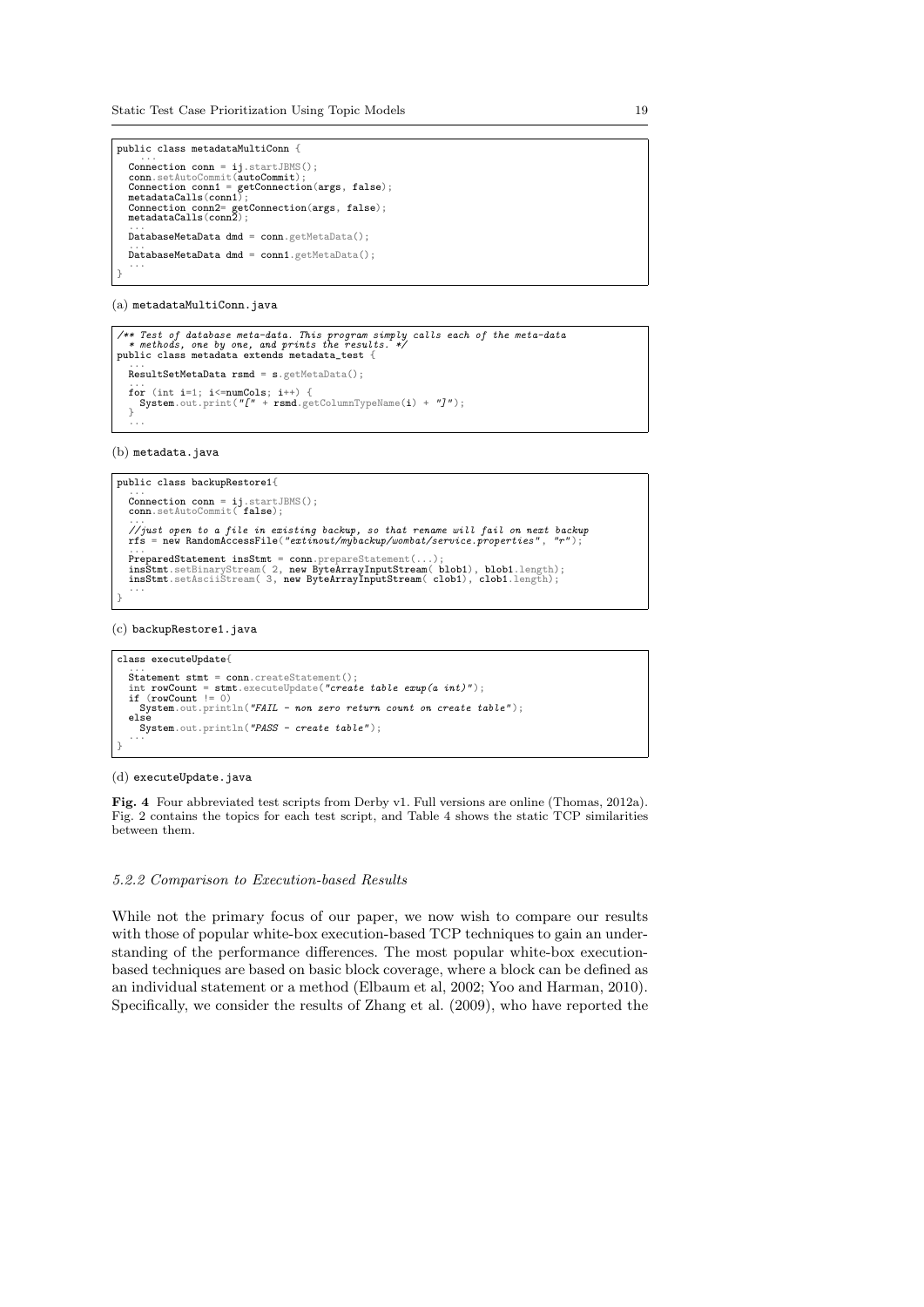APFD results for the Ant system under test for two variations of their white-box execution-based technique, both based on method coverage information, which is consistent with our approach. Their first technique, called Method-total (MTT), orders tests cases based on the coverage of methods. Their second technique, called Method-additional (MAT), orders test cases based on the coverage of methods not yet covered.

We note that the mean APFD results reported for CALLG by Zhang et al.  $(87.8\%)$  is quite similar to the results we report in this paper  $(85.5\%)$ , encouraging us that our implementation of their technique is accurate, and that the comparisons above are fair.

The studies performed by Zhang et al. and this paper are slightly different. Zhang et al. test 8 versions of Ant, and compute only one random sample per version. The results they report are the mean APFD value across the 8 versions. We, on the other hand, collect 900 samples from a single version of Ant, and report the mean of these 900 samples. (We only tested a single version Ant, because the remaining versions did not meet the size requirements we imposed in Section 4.2.) Even though this is not an exact comparison, it can still shed some light in the comparison of the techniques. Zhang et al. present the mean APFD value for MTT and MAT to be 64.7% and 87.5%, respectively. Our results for the mean APFD value for TOPIC is 84.1%. Thus, TOPIC outperforms one execution-based technique, and has similar performance to another. Given that the execution-based techniques have much more information available, we find these results encouraging.

## 5.2.3 Effects of the Characteristics of Fault Matrices on Results

A fault matrix represents which faults each test case can detect. Rows represent test cases and columns represent faults: if entry i, j is 1, then test case  $T_i$  detects fault  $f_i$ . Fault matrices are not known in advance by practitioners (hence the need for TCP techniques), but each system has a fault matrix nonetheless.

The success of any TCP technique depends on the characteristics of the system's underlying fault matrix (Rothermel et al, 2002). If, for example, all test cases can detect all faults, then developers can use any TCP technique (even random!) and achieve identical results. Similarly, if each test case can detect exactly one fault, and each fault is detected by exactly one test case (an unsorted diagonal fault matrix), again all possible TCP techniques will achieve identical results, assuming that faults have equal importance. Prioritization techniques become necessary when the fault matrix is between these two extremes.

The characteristics of the fault matrices in the systems under test vary widely, which helps explain the differences in APFD results. Table 5 quantifies various characteristics of each fault matrix: the number of faults and tests; the failure rate; the average number of faults detected by each test case; the average number of test cases that detect each fault; the percentage of tests that detect no faults; the percentage of tests that detect at least half of the faults; and the percentage of tests that detect all of the faults.

Ant v7 has the lowest failure rate, lowest average number of faults per test case, and lowest average number of test cases that detect each fault. Additionally in Ant v7, no test cases can detect more than 50% of the faults, and 83% of the tests do not detect any faults at all. Thus, detecting faults in Ant v7 is relatively difficult,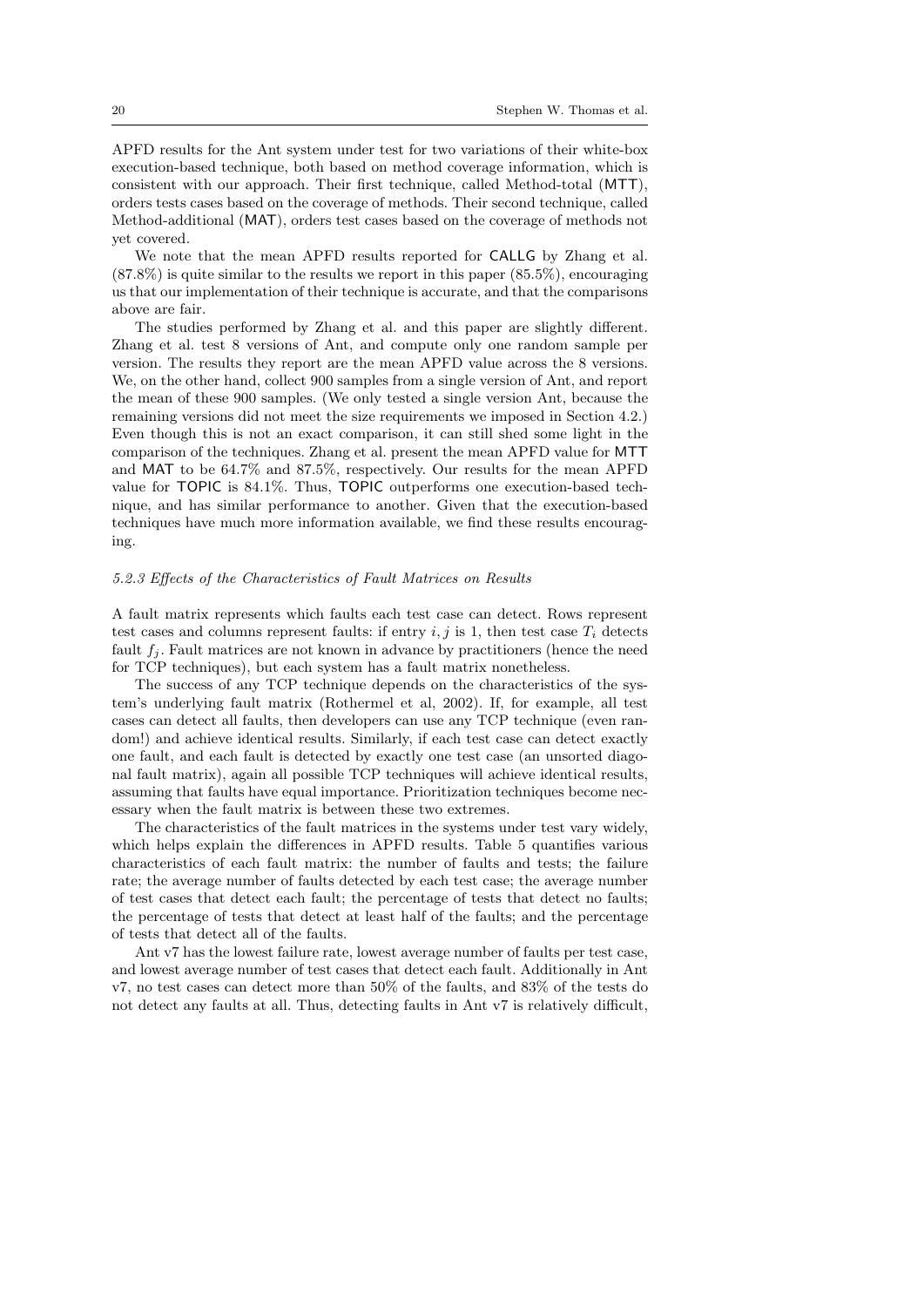|            | Faults | <b>Tests</b> |             | Failure Avg. faults | Avg. tests | $\%$ tests detecting $X\%$ faults |              |         |  |
|------------|--------|--------------|-------------|---------------------|------------|-----------------------------------|--------------|---------|--|
|            |        |              | rate $(\%)$ | per test            | per fault  |                                   | $X=0$ $X=50$ | $X=100$ |  |
| Ant v7     | 6      | 105          | 17.1        | 0.21                | 3.67       | 82.9                              | 0.0          | 0.0     |  |
| Derby v1   |        | 98           | 21.4        | 0.69                | 9.62       | 78.6                              | 9.2          | 5.1     |  |
| Derby $v2$ | 9      | 106          | 34.0        | 0.92                | 10.89      | 66.0                              | 7.5          | 3.8     |  |
| Derby $v3$ | 16     | 120          | 21.7        | 1.66                | 12.47      | 78.3                              | 10.0         | 6.7     |  |
| Derby $v5$ | 26     | 53           | 64.2        | 4.37                | 8.90       | 35.8                              | 13.2         | 7.5     |  |

Table 5 Characteristics of the fault matrices of the systems under test.

and performance by all techniques is generally the worst for Ant v7, compared to the other systems under test. Additionally, RNDM has worse performance for Ant v7 than any other system under test, since random guessing is likely to choose tests that detect no faults.

Derby v5 has the largest percentage of tests that can detect all of faults, the smallest percentage of tests that detect no faults, and the largest average number of faults detected per test case. These three characteristics combined indicate that faults are relatively easy to detect, compared to other systems. Thus, TCP techniques become less important, as the probability of selecting a valuable test case at random is high. Indeed, RNDM has significantly better performance than the CALLG and STRG techniques in this system. However, TOPIC is still able to outperform RNDM, highlighting that TOPIC is valuable even in the extreme case of easy-to-detect faults.

In the other three systems under test (Derby v1, Derby v2, and Derby v3), the fault matrices have more middle-of-the-road characteristics: they lie somewhere between the extreme cases of Ant v7 (faults are harder to detect) and Derby v5 (faults are easier to detect). In these systems, we found that the performance differences between the techniques under test were the smallest. Even still, TOPIC consistently outperformed the other techniques, indicating that TOPIC is the best choice even for systems with average characteristics.

# 5.2.4 Run Time

To compare run times of the three static techniques, we ran a single instance of each technique on modest hardware (Ubuntu 9.10, 2.8 GHz CPU, 64GB RAM) and modest software (in R, the lda package for LDA, the man package for Manhattan distance, and our own implementation of the greedy algorithms) for our largest system under test, Derby v3. The topic-based technique ran in 23.1 seconds (22.9 to extract topics,  $\langle 1 \rangle$  to compute the distance matrix, and  $\langle 1 \rangle$  to run the greedy algorithm). The string-based technique ran in 29.6 seconds (29.15 to compute the distance matrix and  $\leq 1$  to run the greedy algorithm). Computing the distance matrix is longer for the string-based technique because the length of each string is much longer than the topic vectors. The call graph-based technique ran in 168.5 seconds (168.4 to extract the call graph of all tests using  $TXL$  and  $\langle 1 \rangle$  to run the greedy algorithm).

The run times of all techniques, even with these unoptimized implementations, is trivial compared to the run time of most test cases (Hemmati et al, 2012; Rothermel et al, 2001). Further, the techniques scale: LDA can run on millions of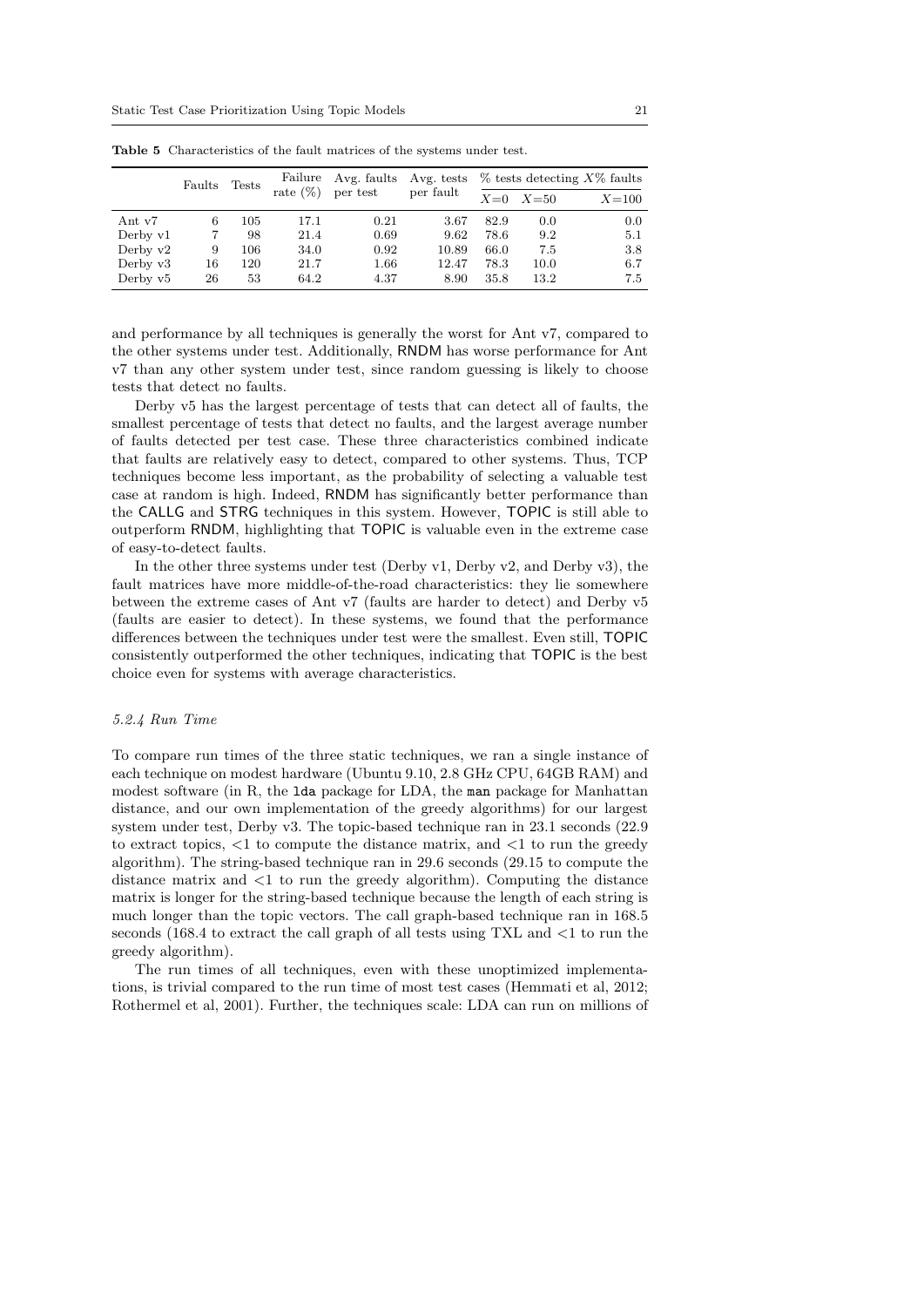documents in real time (Porteous et al, 2008) and many parts of all three techniques can be parallelized, such as extracting call graphs and computing distance matrices.

#### 5.2.5 Parameter Sensitivity of LDA

In our experiment, the topic-based TCP technique used the LDA topic model to automatically create topics that are used to compare test cases. As described in Section 4.5, LDA depends on four input parameters: the number of topics,  $K$ ; document-topic and topic-word smoothing parameters,  $\alpha$  and  $\beta$ ; and the number of sampling iterations, II. In our experiment, we fixed these values based on the characteristics of the SUTs. In this section, we investigate how sensitive our results are to the chosen parameter values.

For each of the four parameters, we compare two values to the baseline value used in our case study: some value smaller than the baseline value; and some value larger than the baseline value. For K, we consider  $K'/2$  and  $K'*2$ , where  $K'$  is the original value of K used in our case study. For  $\alpha$ , we consider  $\alpha'/2$  and  $\alpha' * 2$ . For  $\beta$ , we consider  $\beta'/2$  and  $\beta' * 2$ . Finally, for II, we consider II'/10 and II' \* 10. We keep constant all other settings and design decisions from our original case study (see Section 4).

Table 6 summarizes the values tested for each parameter and shows the results. We find that changing the values of the four parameters sometimes results in a change in mean APFD, but never by a large magnitude. Some parameter changes result in an increased mean APFD, and some parameter changes result in a decreased mean AFPD. Some results are statistically significant, while others are not. We make two conclusions. First, although there is some variability in the results, and more work is needed to fully quantify the parameter space, we find that parameter values do not play a pivotal role in the results of the topic-based TCP technique. Second, the results of our original case study are not biased by showing only the results of the best possible parameter values.

# 5.2.6 Effects of Preprocessing on String-based TCP

In our experiment, we implemented the string-based technique exactly as described by Ledru et al. (2011) in an effort to provide a fair comparison. In particular, we computed the string edit distance between two test scripts using their raw, unprocessed text. In our topic-based technique, before we compute the distance between test scripts, we perform a text preprocessing step that removes programming language punctuation and keywords, splits compound identifiers, removes stopwords, and performs word stemming (see Section 4.3), as is common with topic models (Thomas, 2012b). To determine whether the difference in performance between the string-based technique and topic-based technique is due to the techniques themselves, and not the text preprocessing step, we perform a simple experiment. Namely, we execute the string-based technique using the preprocessed test scripts (i.e., those used by the topic-based technique), and compare the results to those of the string-based technique using the raw test scripts. We keep constant all other settings and design decisions from our original case study (see Section 4).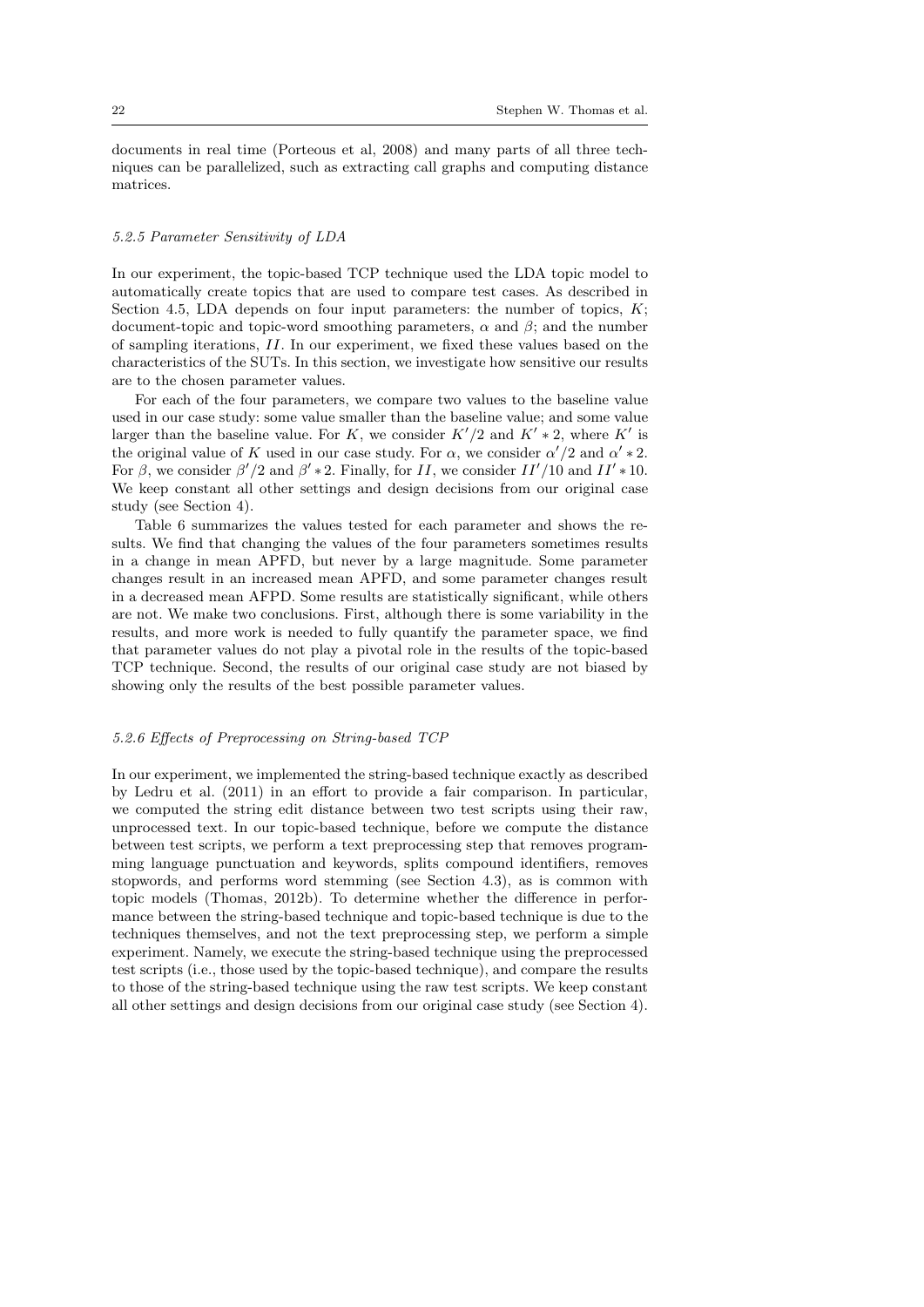|                                                                                               | Lower |          |                  |                                                                                         | Higher |          |                  |  |
|-----------------------------------------------------------------------------------------------|-------|----------|------------------|-----------------------------------------------------------------------------------------|--------|----------|------------------|--|
| Value change                                                                                  | $\mu$ | $p$ -val | $\boldsymbol{A}$ | Value change                                                                            | $\mu$  | $p$ -val | $\boldsymbol{A}$ |  |
|                                                                                               |       |          |                  | Ant v6 (Baseline: $\mu = 84.8$ using K=42, $\alpha = 0.1$ , $\beta = 0.1$ , and II=200) |        |          |                  |  |
| $K=21$                                                                                        | 83.6  | < 0.001  | 0.41             | $K=84$                                                                                  | 84.3   | < 0.001  | 0.45             |  |
| $\alpha = 0.05$                                                                               | 83.0  | < 0.001  | 0.38             | $\alpha=0.20$                                                                           | 85.2   | 0.912    | 0.50             |  |
| $\beta = 0.05$                                                                                | 83.0  | < 0.001  | 0.36             | $\beta = 0.20$                                                                          | 83.8   | < 0.001  | 0.44             |  |
| $II=20$                                                                                       | 82.4  | < 0.001  | 0.32             | $II = 2000$                                                                             | 83.9   | < 0.001  | 0.45             |  |
|                                                                                               |       |          |                  | Derby v1 (Baseline: $\mu=93.7$ using K=39, $\alpha=0.1$ , $\beta=0.1$ , and II=200)     |        |          |                  |  |
| $K=19$                                                                                        | 91.0  | < 0.001  | 0.30             | $K=78$                                                                                  | 94.0   | 0.774    | 0.50             |  |
| $\alpha = 0.05$                                                                               | 92.0  | < 0.001  | 0.32             | $\alpha$ =0.20                                                                          | 93.5   | 0.652    | 0.51             |  |
| $\beta = 0.05$                                                                                | 92.1  | < 0.001  | 0.41             | $\beta = 0.20$                                                                          | 92.3   | < 0.001  | 0.40             |  |
| $II = 20$                                                                                     | 92.3  | < 0.001  | 0.39             | $II = 2000$                                                                             | 89.4   | < 0.001  | 0.17             |  |
|                                                                                               |       |          |                  | Derby v2 (Baseline: $\mu=94.6$ using K=42, $\alpha=0.1$ , $\beta=0.1$ , and II=200)     |        |          |                  |  |
| $K=21$                                                                                        | 91.2  | < 0.001  | 0.23             | $K=84$                                                                                  | 95.3   | < 0.001  | 0.58             |  |
| $\alpha = 0.05$                                                                               | 89.8  | < 0.001  | 0.11             | $\alpha = 0.20$                                                                         | 94.5   | 0.008    | 0.54             |  |
| $\beta = 0.05$                                                                                | 94.1  | 0.353    | 0.51             | $\beta = 0.20$                                                                          | 93.3   | < 0.001  | 0.42             |  |
| $II = 20$                                                                                     | 91.7  | < 0.001  | 0.29             | $II = 2000$                                                                             | 88.9   | < 0.001  | 0.09             |  |
|                                                                                               |       |          |                  | Derby v3 (Baseline: $\mu=94.0$ using K=48, $\alpha=0.1$ , $\beta=0.1$ , and II=200)     |        |          |                  |  |
| $K=24$                                                                                        | 87.4  | < 0.001  | 0.16             | $K = 96$                                                                                | 92.1   | < 0.001  | 0.32             |  |
| $\alpha$ =0.05                                                                                | 91.0  | < 0.001  | 0.21             | $\alpha = 0.20$                                                                         | 94.7   | < 0.001  | 0.58             |  |
| $\beta = 0.05$                                                                                | 91.4  | < 0.001  | 0.33             | $\beta = 0.20$                                                                          | 93.2   | 0.222    | 0.48             |  |
| $II = 20$                                                                                     | 91.5  | < 0.001  | 0.36             | $II = 2000$                                                                             | 87.7   | < 0.001  | 0.10             |  |
| Derby v5 (Baseline: $\mu = 96.4$ using K = 21, $\alpha = 0.1$ , $\beta = 0.1$ , and II = 200) |       |          |                  |                                                                                         |        |          |                  |  |
| $K=10$                                                                                        | 93.1  | < 0.001  | 0.23             | $K=42$                                                                                  | 96.0   | < 0.001  | 0.44             |  |
| $\alpha$ =0.05                                                                                | 90.4  | < 0.001  | 0.10             | $\alpha$ =0.20                                                                          | 90.6   | < 0.001  | 0.09             |  |
| $\beta = 0.05$                                                                                | 95.8  | < 0.001  | 0.39             | $\beta = 0.20$                                                                          | 94.3   | < 0.001  | 0.32             |  |
| $II=20$                                                                                       | 95.2  | < 0.001  | 0.36             | $II = 2000$                                                                             | 94.7   | < 0.001  | 0.33             |  |

Table 6 Results of the parameter sensitivity analysis. For each SUT, we show the baseline mean APFD, which are a result of the parameter values used in the original case study. We then change the value of each parameter and report the resulting mean APFD, along with a comparison with the baseline mean APFD, using the p-value of the Mann-Whitney U test (p-val), and the Vargha-Delaney A measure (A); see Section 4.7 for definitions of these metrics.

Table 7 shows the results. We use the Mann-Whitney U test and the Vargha-Delaney A measure (see Section 4.7) to compare the two versions of the stringbased technique. In all five SUTs, the p-value of the Mann-Whitney U test is greater than 0.01, indicating that there is not a significant difference between the two versions of the string-based technique. In addition, the A measure is always close to 0.5, further indicating that the two versions of the technique are comparable. Thus, we conclude that the performance of the string-based TCP technique is not dependent on the text preprocessing step, and that the success of the topicbased technique is not due solely to its text preprocessing.

# 5.2.7 Practical Advantages of Static Techniques

Compared to existing execution-based techniques (based on code coverage information) and model-based techniques (based on specification models of the source code), static techniques enjoy several practical advantages.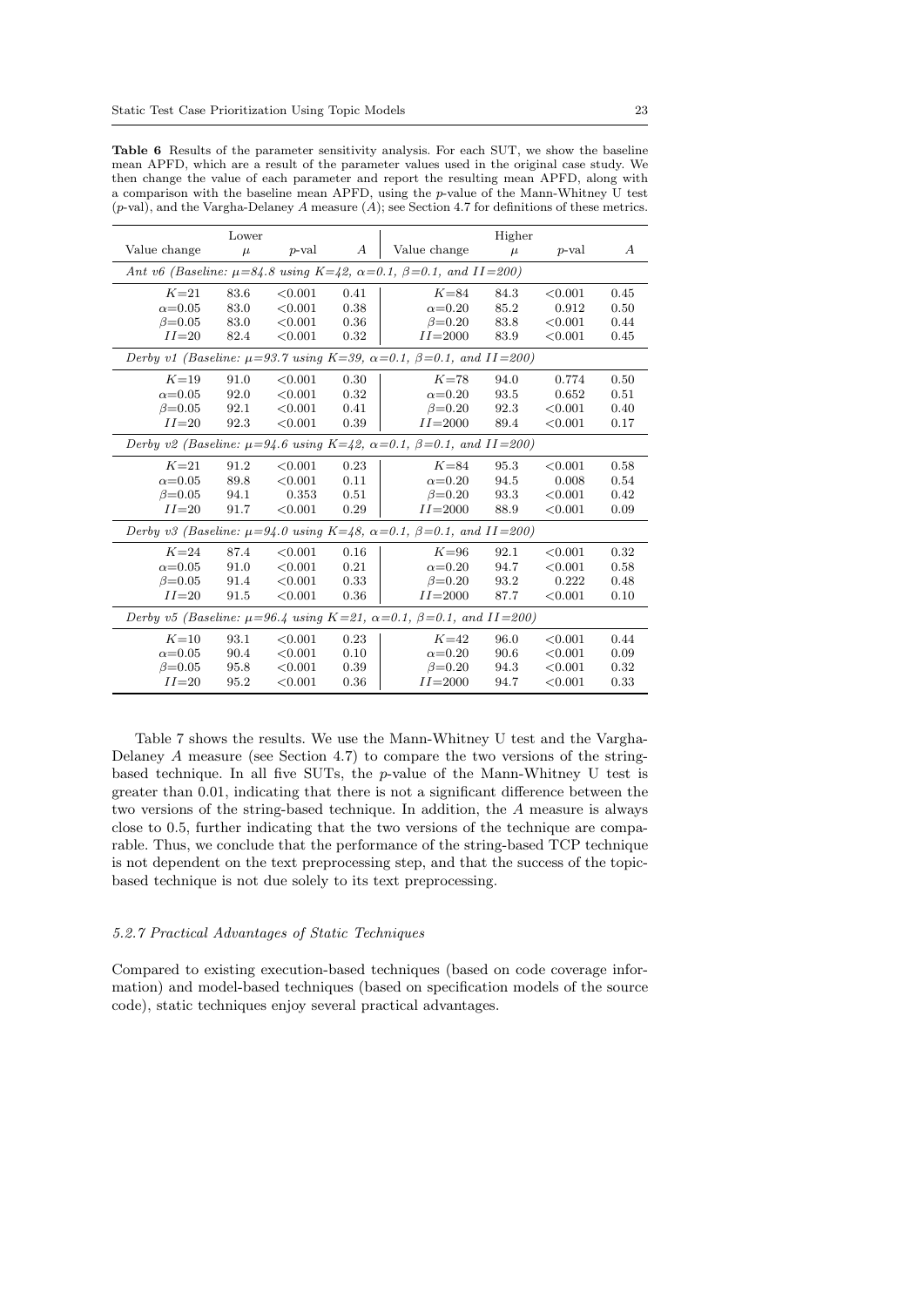|            | Without preprocessing | With preprocessing | p-val | А     |
|------------|-----------------------|--------------------|-------|-------|
| Ant v6     | 77.22                 | 77.21              | 0.264 | 0.486 |
| Derby v1   | 90.38                 | 90.38              | 0.549 | 0.508 |
| Derby $v2$ | 90.30                 | 90.30              | 0.392 | 0.512 |
| Derby $v3$ | 93.52                 | 93.51              | 0.031 | 0.472 |
| Derby $v5$ | 82.05                 | 82.06              | 0.516 | 0.509 |

Table 7 Mean APFD results for the string-based technique without and with text preprocessing. We compare the two using the p-value of the Mann-Whitney U test  $(p$ -val), and the Vargha-Delaney A measure (A); see Section 4.7 for definitions of these metrics.

First, there is no need to collect coverage information, a process that can be time-, money-, and resource-expensive due to the need to instrument and execute the entire test suite. Similarly, there is no need to create specification models of the SUT, also a process that can be time- and labor-intensive.

Second, there is no need to store coverage information on disk, which can become quite large and cumbersome for large systems with many tests. The data needed for static techniques are the test cases themselves, which are already being stored on disk.

Finally, with black-box static techniques, there is no need to maintain the coverage information or specification models as the source code and test cases evolve. Since black-box static techniques work directly on the test cases themselves, these techniques are independent of source code or model changes.

#### 5.2.8 Scope of Static Techniques

Despite the advantages of static techniques over execution-based or model-based techniques, static techniques may not be appropriate for some TCP tasks.

First, static techniques work best on tests written in a high-level programming language. Static techniques will not perform well with short tests, or those written in command form. For example, the test cases of the Unix bash shell are specified as short scripts, such as eval  $1 = \{\hat{1}, \hat{2}\} \$ . These types of tests do not have enough linguistic data or an extractable call graph for static techniques to gather data and diversify test cases.

Another consideration of the call graph-based and topic-based techniques (but not string-based) is that these techniques treat test cases as unordered bags of words. Thus, these techniques cannot capture sequences of operations in test cases. For example, if one test case opened a connection to a database, inserted rows, and then closed the connection, while another test case opened a connection to a database, closed the connection, and then inserted rows (intentionally creating an error), a bag of words model would not differentiate the two: in the case of the call graph technique, the same methods are being called and therefore the test cases would be identical; in the case of the topic-based technique, the same topics are present in the test cases, and the distance metric would not detect a difference.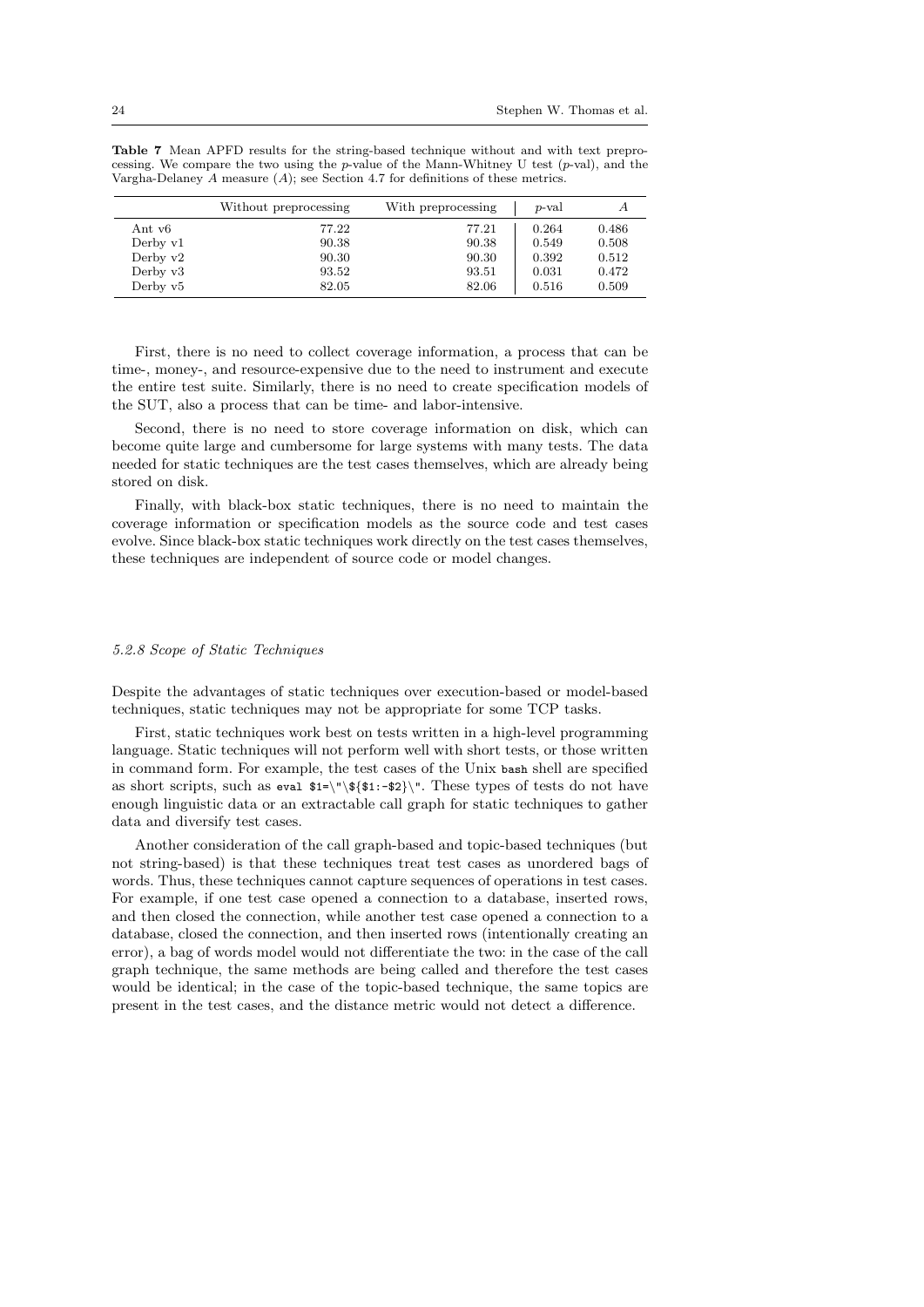# 5.3 Potential Threats to the Validity of the Empirical Study

Our case study provides an initial evaluation of a promising static TCP technique, and we are encouraged by the results. However, we note the following internal and external threats to the validity of our study.

Internal Validity. One potential threat to the validity of our results is our limited access to large, high-quality datasets. In particular, some of the SUTs exhibit characteristics that may not be representative of real-world systems. For example, for some SUTs, multiple test cases were able to detect all the faults in the system (Section 5.2.3). However, our results are still based on carefully selected systems from the widely-used SIR repository (Do et al, 2005).

The topic-based technique requires the topic modeling parameters— $K$ ,  $\alpha$ ,  $\beta$ , and the number of iterations—to be specified beforehand. However, there is currently no method for determining the optimal values of each parameter for any given project (Wallach et al, 2009), and empirically estimating the optimal values is not feasible without performing a large number of case studies. This problem is shared by topic modeling techniques in other domains, such as analyzing scientific literature (Griffiths and Steyvers, 2004) and bug localization (Lukins et al, 2010). Some research has proposed heuristics for determining the number of topics in source code (Grant and Cordy, 2010). In addition, as we found in Section 5.2.5, our results are not particularly sensitive to the exact values of the parameters. Still, further research is required to fully understand the parameter space.

Finally, the topic-based technique is based on a machine learning algorithm, which inherently involves randomness to infer the topics from the test scripts. As a result, different random number seeds may yield slightly different results. We mitigated this effect in our case study by executing 30 iterations of the topic-based technique, each with a different random number seed, and reporting the average of the results. Practitioners can mitigate the effects of randomness by using a sufficiently large number of Gibbs sampling iterations.

External Validity. Despite testing as many systems as possible from the publiclyavailable SIR repository, we still have only studied a limited set of systems. Our systems were all written in Java, were medium sized, and did not cover all possible application domains and testing paradigms. We therefore cannot quantify with any certainty how generalizable our results will be to other systems.

# 6 Conclusion and Future Work

Many test case prioritization (TCP) techniques require the execution behavior or specification model of each test case. In this paper, we considered the situation in which these information sources are not available, so-called *static* TCP. Further, we considered *black-box* static TCP, in which the source code of the system under test is not available. To this end, we proposed a new topic-based black-box static TCP technique, which uses topic modeling to abstract each test case into higherlevel topics. We built the topics using the linguistic data in the test cases, i.e., the identifier names, comments, and string literals, a data source that has thus far been overlooked by existing TCP techniques, but we feel offers tremendous value to the TCP process. Using these topics, we calculated the dissimilarity between pairs of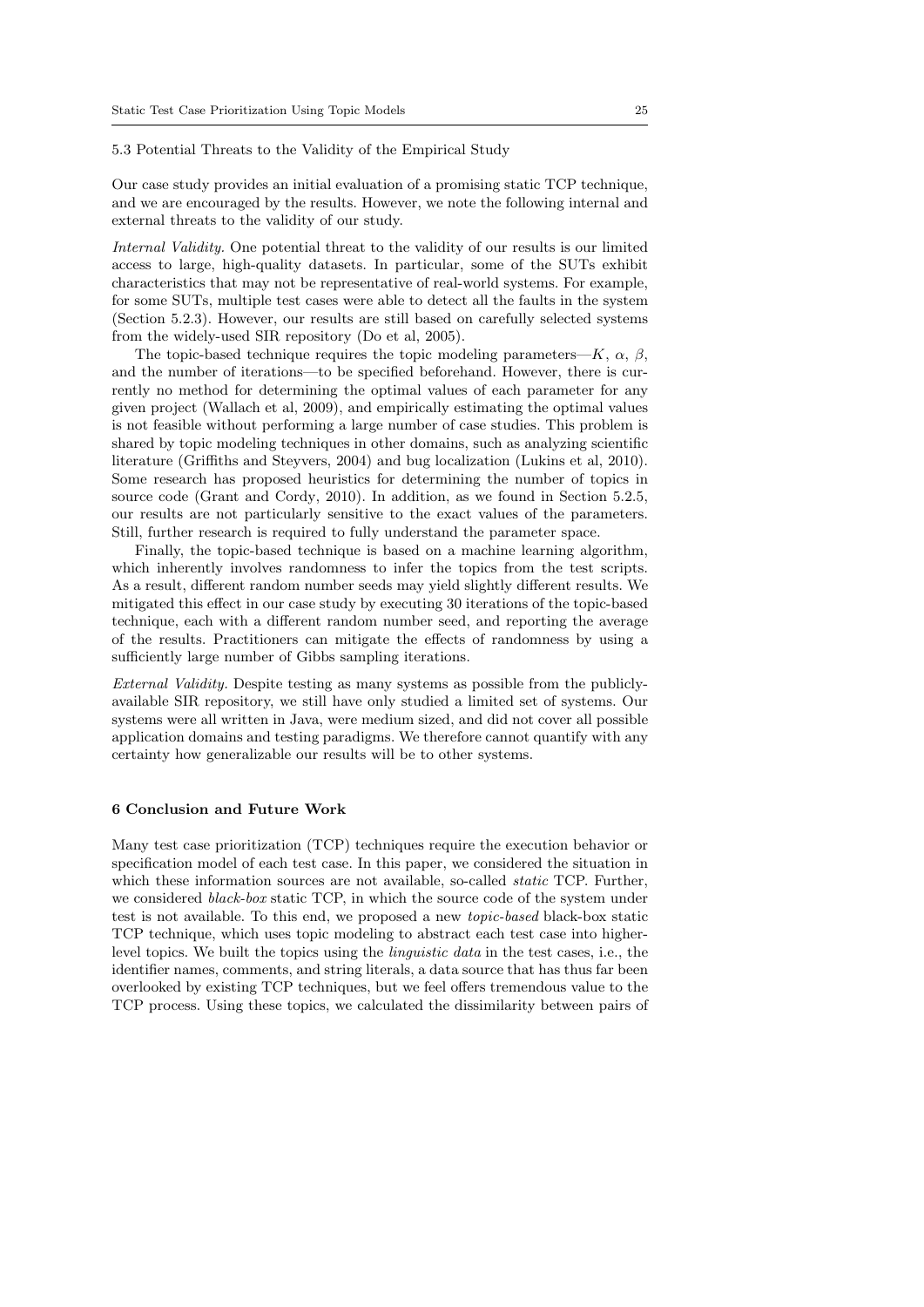test cases, and gave high priority to those test cases that were most dissimilar, thereby diversifying our prioritization and casting a wide net for detecting unique faults.

Given the linguistic data in the test cases, there is a spectrum of text analysis methods that can be used to differentiate test cases. On the shallow extreme, one could use the simplest text comparison possible i.e., string equivalence, to compare test cases. While this approach is fast and simple, it has the potential to miss important aspects of the test cases and be misled by trivialities in the test scripts. On the deep extreme of the spectrum, one could use full natural language processing, complete with grammars, parse trees, and parts-of-speech tagging. This approach is powerful, but requires training data, is inefficient, and is error-prone, making the automation of TCP difficult. Somewhere in the middle of the spectrum is topic modeling, which uses a bag-of-word model and word cooccurrences to approximate the functionality from each test case. We feel that topic modeling is a good trade-off for comparing test cases, because it is fast and unsupervised, yet still offers strong discrimination between test cases.

In a detailed case study of five real-world systems, we compared our topic-based TCP technique to three baseline TCP techniques: random prioritization; a blackbox version of call graph-based prioritization, and string-based prioritization. We found that the proposed topic-based prioritization outperforms existing black-box static techniques by up to 31%, and is always at least as effective as the baseline techniques. These results indicate that making use of the linguistic data in test cases is an effective way to statically prioritize test cases. Further, our technique enjoys the advantage of being lightweight, in that it does not require the execution behavior or specification models of the system under test, and instead operates directly on the test scripts themselves.

Although our technique can stand on its own, our technique can also complement existing techniques. The heart of a TCP technique is the similarity measure that is used to assess similarity of test cases. More sources of information are better: in the future one could combine the strengths of existing TCP techniques by combining the various sources of information to make a more informed similarity measure. In this scenario, the contribution of this paper (i.e., a technique to extract useful information from the linguistic content of test cases) could be used to enhance any TCP technique, since even execution-based and model-based techniques always have the source code of test cases available.

In future work, we wish to fine tune our topic-based technique by investigating the effect of using different distance metrics between test cases, such as the Kullback-Leibler and Hellinger distance metrics. Likewise, we wish to consider additional distance maximization algorithms, such as hill climbing, genetic algorithms, and simulated annealing. We wish to consider other text analysis algorithms, such as the Vector Space Model and Latent Semantic Indexing. Finally, we plan to perform additional case studies, containing additional SUTs as well as execution-based and model-based TCP techniques, to further verify our results.

## References

Ali S, Briand LC, Hemmati H, Panesar-Walawege RK (2009) A systematic review of the application and empirical investigation of search-based test case genera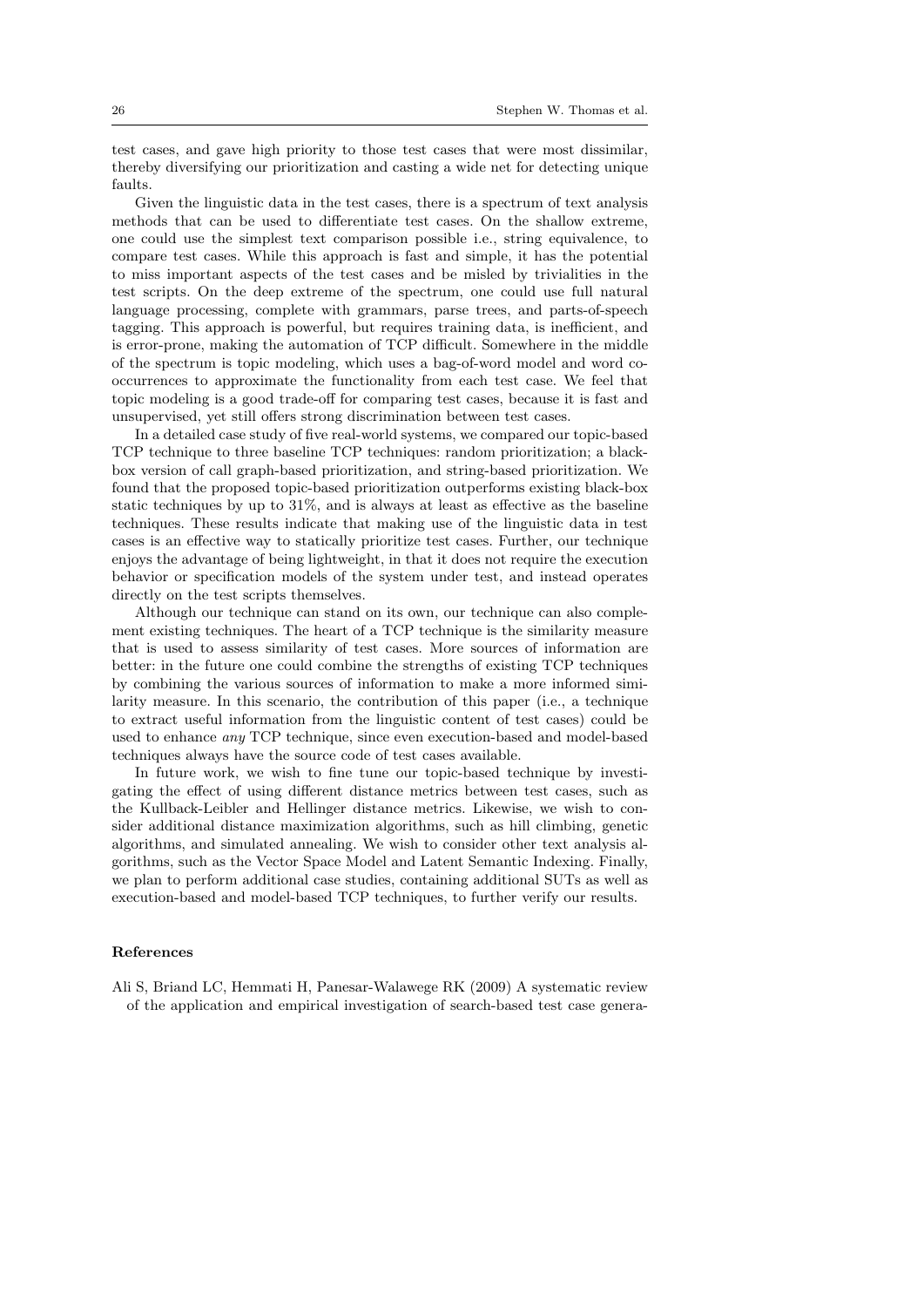tion. IEEE Transactions on Software Engineering 36(6):742–762

- Apache Foundation (2012a) Ant. URL http://ant.apache.org
- Apache Foundation (2012b) Apache. URL http://www.apache.org
- Apache Foundation (2012c) Derby. URL http://db.apache.org/derby
- Arcuri A, Briand L (2011) A practical guide for using statistical tests to assess randomized algorithms in software engineering. In: Proceedings of the 33rd International Conference on Software Engineering, pp 1–10
- Asuncion HU, Asuncion AU, Taylor RN (2010) Software traceability with topic modeling. In: Proceedings of the 32nd International Conference on Software Engineering, pp 95–104
- Baldi PF, Lopes CV, Linstead EJ, Bajracharya SK (2008) A theory of aspects as latent topics. ACM SIGPLAN Notices 43(10):543–562
- Blei DM, Lafferty JD (2009) Topic models. In: Text Mining: Classification, Clustering, and Applications, Chapman & Hall, London, UK, pp 71–94
- Blei DM, Ng AY, Jordan MI (2003) Latent Dirichlet allocation. Journal of Machine Learning Research 3:993–1022
- Chang J (2011) lda: Collapsed Gibbs sampling methods for topic models. URL http://cran.r-project.org/web/packages/lda
- Chen S, Chen Z, Zhao Z, Xu B, Feng Y (2011) Using semi-supervised clustering to improve regression test selection techniques. In: Proceedings of the 4th International Conference on Software Testing, Verification and Validation, pp 1–10
- Cordy JR (2006) The TXL source transformation language. Science of Computer Programming 61(3):190–210
- Do H, Elbaum S, Rothermel G (2005) Supporting controlled experimentation with testing techniques: An infrastructure and its potential impact. Empirical Software Engineering 10(4):405–435
- Elbaum S, Malishevsky A, Rothermel G (2002) Test case prioritization: A family of empirical studies. IEEE Transactions on Software Engineering 28(2):159–182
- Feldt R, Torkar R, Gorschek T, Afzal W (2008) Searching for cognitively diverse tests: Towards universal test diversity metrics. In: Proceedings of the International Conference on Software Testing Verification and Validation Workshop, pp 178–186
- Gethers M, Poshyvanyk D (2010) Using relational topic models to capture coupling among classes in object-oriented software systems. In: Proceedings of the 26th International Conference on Software Maintenance, pp 1–10
- Gethers M, Oliveto R, Poshyvanyk D, Lucia A (2011) On integrating orthogonal information retrieval methods to improve traceability recovery. In: Proceedings of the 27th International Conference on Software Maintenance, pp 133–142
- Grant S, Cordy JR (2010) Estimating the optimal number of latent concepts in source code analysis. In: Proceedings of the 10th International Working Conference on Source Code Analysis and Manipulation, pp 65–74
- Griffiths TL, Steyvers M (2004) Finding scientific topics. Proceedings of the National Academy of Sciences 101:5228–5235
- Griffiths TL, Steyvers M, Tenenbaum JB (2007) Topics in semantic representation. Psychological Review 114(2):211–244
- Hemmati H, Arcuri A, Briand L (2010a) Reducing the cost of model-based testing through test case diversity. In: Proceedings of the 22nd International Conference on Testing Software and Systems, pp 63–78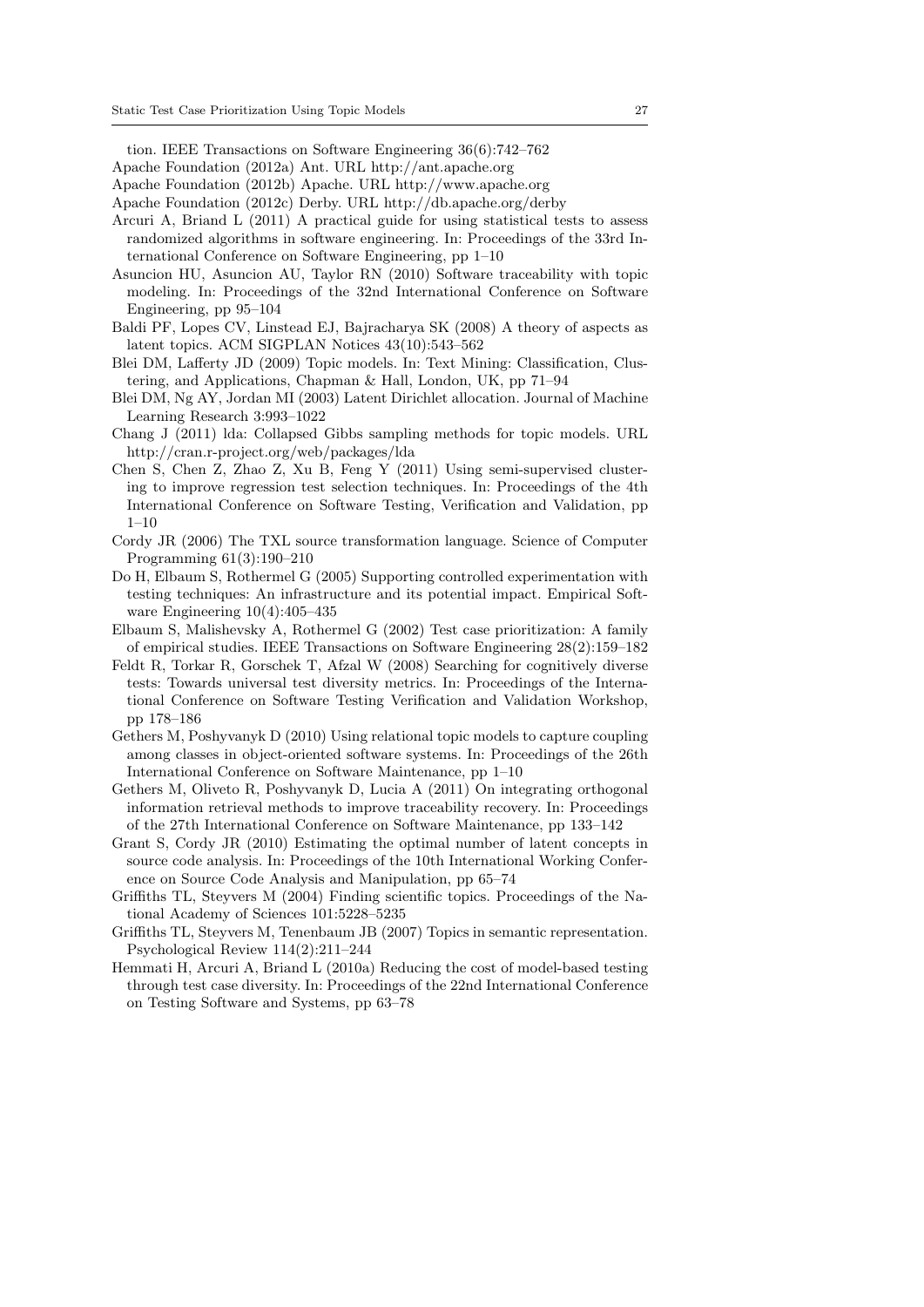- Hemmati H, Briand L, Arcuri A, Ali S (2010b) An enhanced test case selection approach for model-based testing: An industrial case study. In: Proceedings of the 18th International Symposium on Foundations of Software Engineering, pp 267–276
- Hemmati H, Arcuri A, Briand L (2011) Empirical investigation of the effects of test suite properties on similarity-based test case selection. In: Proceedings of the 4th International Conference on Software Testing, Verification and Validation, pp 327–336
- Hemmati H, Briand L, Arcuri A (2012) Achieving scalable model-based testing through test case diversity. ACM Transactions on Software Engineering and Methodology, to appear in 22(1)
- Hofmann T (1999) Probabilistic Latent Semantic Indexing. In: Proceedings of the 22nd International Conference on Research and Development in Information Retrieval, pp 50–57
- Ihaka R, Gentleman R (1996) R: A language for data analysis and graphics. Journal of Computational and Graphical Statistics pp 299–314
- Jiang B, Zhang Z, Chan W, Tse T (2009) Adaptive random test case prioritization. In: Proceedings of the 24th International Conference on Automated Software Engineering, pp 233–244
- Jones J, Harrold M (2003) Test-suite reduction and prioritization for modified condition/decision coverage. IEEE Transactions on Software Engineering 29(3):195– 209
- Korel B, Koutsogiannakis G, Tahat L (2007) Model-based test prioritization heuristic methods and their evaluation. In: Proceedings of the 3rd International Workshop on Advances in Model-based Testing, pp 34–43
- Kuhn A, Ducasse S, Girba T (2007) Semantic clustering: Identifying topics in source code. Information and Software Technology 49(3):230–243
- Kullback S, Leibler R (1951) On information and sufficiency. The Annals of Mathematical Statistics 22(1):79–86
- Kumar A (2010) Development at the speed and scale of Google. Presented at QCon 2010, San Francisco, CA, USA
- Ledru Y, Petrenko A, Boroday S (2009) Using string distances for test case prioritisation. In: Proceedings of the 24th International Conference on Automated Software Engineering, pp 510–514
- Ledru Y, Petrenko A, Boroday S, Mandran N (2011) Prioritizing test cases with string distances. Automated Software Engineering 19(1):65–95
- Leon D, Podgurski A (2003) A comparison of coverage-based and distributionbased techniques for filtering and prioritizing test cases. In: Proceedings of the International Symposium on Software Reliability Engineering, pp 442–456
- Linstead E, Lopes C, Baldi P (2008) An application of latent Dirichlet allocation to analyzing software evolution. In: Proceedings of the 7th International Conference on Machine Learning and Applications, pp 813–818
- Liu Y, Poshyvanyk D, Ferenc R, Gyimothy T, Chrisochoides N (2009) Modeling class cohesion as mixtures of latent topics. In: Proceedings of the 25th International Conference on Software Maintenance, pp 233–242
- Lukins SK, Kraft NA, Etzkorn LH (2010) Bug localization using latent Dirichlet allocation. Information and Software Technology 52(9):972–990
- Marcus A, Sergeyev A, Rajlich V, Maletic JI (2004) An information retrieval approach to concept location in source code. In: Proceedings of the 11th Working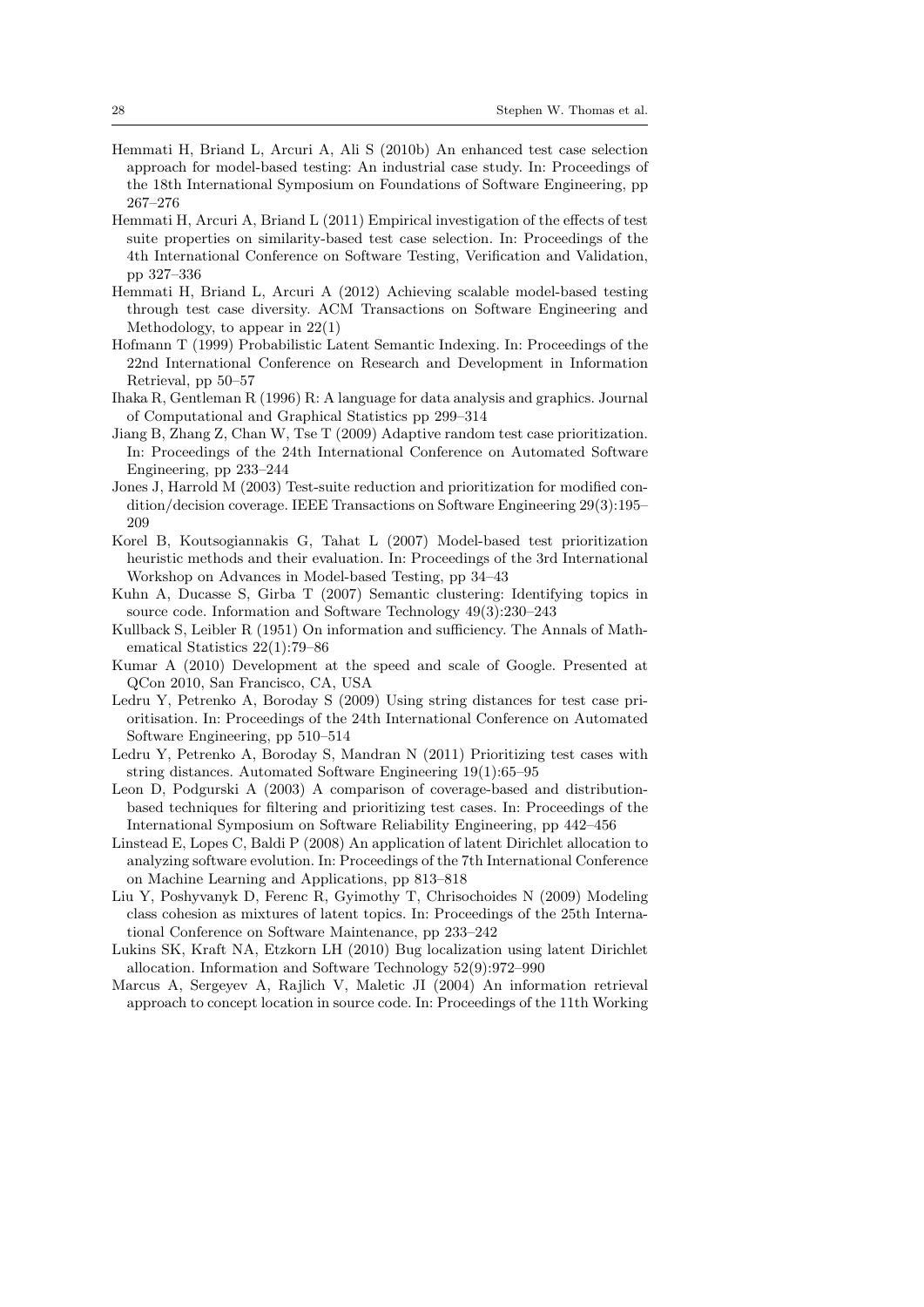Conference on Reverse Engineering, pp 214–223

- Maskeri G, Sarkar S, Heafield K (2008) Mining business topics in source code using latent Dirichlet allocation. In: Proceedings of the 1st conference on India software engineering conference, pp 113–120
- Masri W, Podgurski A, Leon D (2007) An empirical study of test case filtering techniques based on exercising information flows. IEEE Transactions on Software Engineering 33(7):454–477
- McMaster S, Memon A (2006) Call stack coverage for GUI test-suite reduction. IEEE Transactions on Software Engineering 34(1):99–115
- Mei H, Hao D, Zhang L, Zhang L, Zhou J, Rothermel G (2011) A static approach to prioritizing JUnit test cases. IEEE Transactions on Software Engineering
- Oliveto R, Gethers M, Bavota G, Poshyvanyk D, De Lucia A (2011) Identifying method friendships to remove the feature envy bad smell. In: Proceeding of the 33rd International Conference on Software Engineering (NIER Track), pp 820–823
- Porteous I, Newman D, Ihler A, Asuncion A, Smyth P, Welling M (2008) Fast collapsed Gibbs sampling for latent Dirichlet allocation. In: Proceeding of the 14th International Conference on Knowledge Discovery and Data Mining, pp 569–577
- Ramanathan MK, Koyuturk M, Grama A, Jagannathan S (2008) PHALANX: A graph-theoretic framework for test case prioritization. In: Proceedings of the 23rd ACM Symposium on Applied Computing, pp 667–673
- Rothermel G, Untch R, Chu C, Harrold M (2001) Prioritizing test cases for regression testing. IEEE Transactions on Software Engineering 27(10):929–948
- Rothermel G, Harrold M, Von Ronne J, Hong C (2002) Empirical studies of testsuite reduction. Software Testing, Verification and Reliability 12(4):219–249
- Sampath S, Bryce RC, Viswanath G, Kandimalla V, Koru AG (2008) Prioritizing user-session-based test cases for web applications testing. In: Proceedings of the 1st International Conference on Software Testing, Verification, and Validation, pp 141–150
- Savage T, Dit B, Gethers M, Poshyvanyk D (2010) TopicXP: Exploring topics in source code using latent Dirichlet allocation. In: Proceedings of the 26th International Conference on Software Maintenance, pp 1–6
- Simao A, de Mello RF, Senger LJ (2006) A technique to reduce the test case suites for regression testing based on a self-organizing neural network architecture. In: Proceedings of the 30th Annual International Computer Software and Applications Conference, pp 93–96
- Thomas SW (2012a) URL http://research.cs.queensu.ca/˜sthomas/
- Thomas SW (2012b) Mining software repositories with topic models. Tech. Rep. 2012-586, School of Computing, Queen's University
- Thomas SW, Adams B, Hassan AE, Blostein D (2010) Validating the use of topic models for software evolution. In: Proceedings of the 10th International Working Conference on Source Code Analysis and Manipulation, pp 55–64
- Thomas SW, Adams B, Hassan AE, Blostein D (2011) Modeling the evolution of topics in source code histories. In: Proceedings of the 8th Working Conference on Mining Software Repositories, pp 173–182
- Vargha A, Delaney HD (2000) A critique and improvement of the CL common language effect size statistics of McGraw and Wong. Journal of Educational and Behavioral Statistics 25(2):101–132